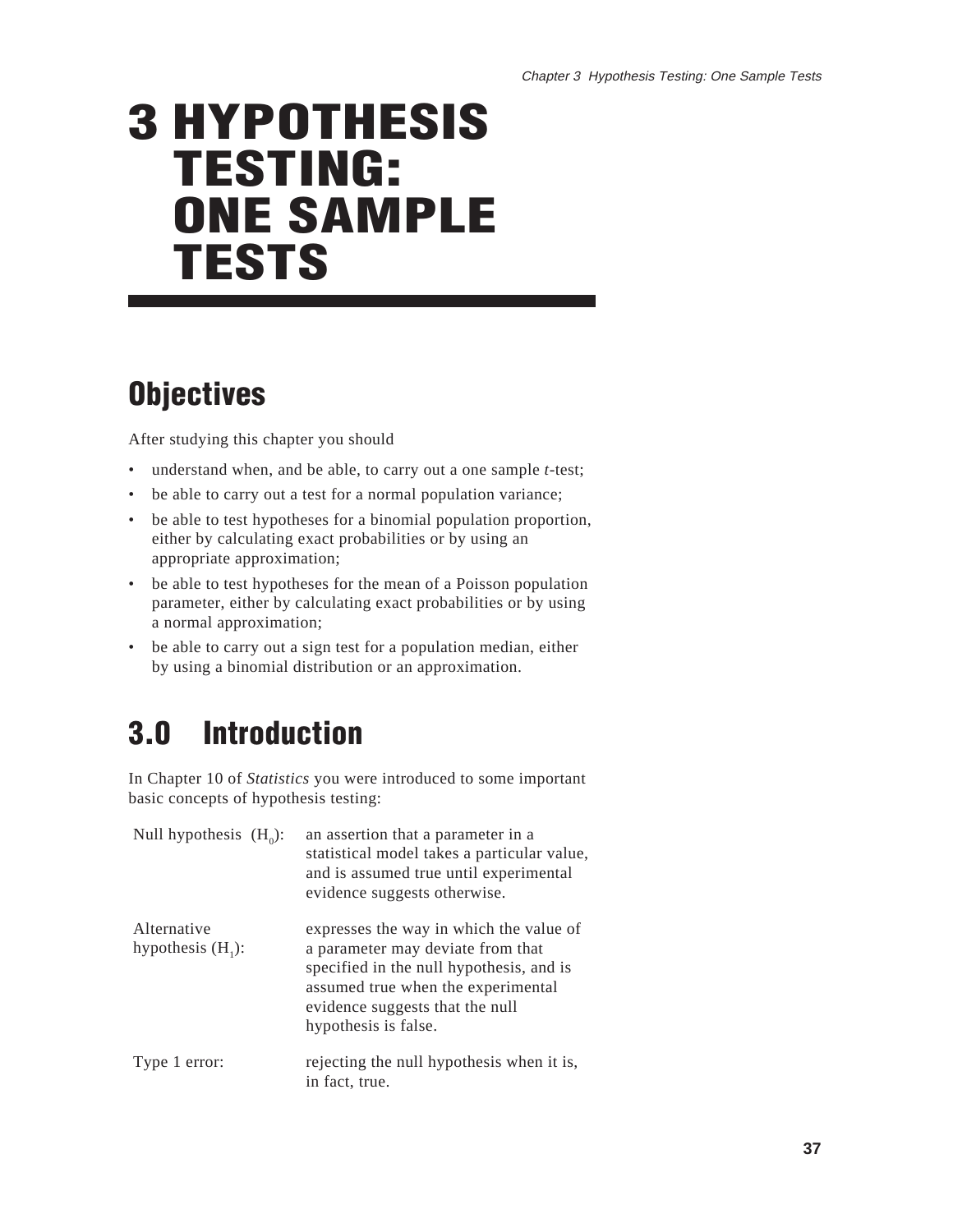| Chapter 3 Hypothesis Testing: One Sample Tests<br>Type 2 error:                        | accepting the null hypothesis when it is,                                                                                                                                                                                                                           |
|----------------------------------------------------------------------------------------|---------------------------------------------------------------------------------------------------------------------------------------------------------------------------------------------------------------------------------------------------------------------|
| Test statistic:                                                                        | in fact, false.<br>a function of a sample of observations<br>which provides a basis for testing the                                                                                                                                                                 |
| Critical region:                                                                       | validity of the null hypothesis.<br>the null hypothesis is rejected when a<br>calculated value of the test statistic lies                                                                                                                                           |
| Critical value:                                                                        | within this region.<br>the value which determines the                                                                                                                                                                                                               |
| Significance level $(\alpha)$ :                                                        | boundary of the critical region.<br>the size of the critical region; the<br>probability of a Type 1 error.                                                                                                                                                          |
| One-tailed test:                                                                       | the critical region is located wholly at<br>one end of the sampling distribution of<br>the test statistic; $H_1$ involves < or > but                                                                                                                                |
| Two-tailed test:                                                                       | not both.<br>the critical region comprises areas at<br>both ends of the sampling distribution<br>of the test statistic; H <sub>1</sub> involves $\neq$ .                                                                                                            |
| Example<br>of fat in each of the steakburgers is as follows.                           | A consumer group, concerned about the mean fat content of a<br>certain grade of steakburger submits to an independent laboratory<br>a random sample of 12 steakburgers for analysis. The percentage                                                                 |
|                                                                                        | 21 18 19 16 18 24 22 19 24 14 18 15<br>The manufacturer claims that the mean fat content of this grade                                                                                                                                                              |
|                                                                                        | of steakburger is less than 20%. Assuming percentage fat<br>content to be normally distributed with a standard deviation of 3,<br>carry out an appropriate hypothesis test in order to advise the<br>consumer group as to the validity of the manufacturer's claim. |
| <b>Solution</b>                                                                        | For this problem, denoting the percentage fat content by $X$ , then                                                                                                                                                                                                 |
| $X \sim N(\mu, 3^2)$ and it is required to test<br>$H_0$ : $\mu = 20\%$                |                                                                                                                                                                                                                                                                     |
| H <sub>1</sub> : $\mu$ < 20% (one-tailed)<br>Significance level, $\alpha$ = 0.05 (say) |                                                                                                                                                                                                                                                                     |
| Critical region, $z < -1.645$                                                          |                                                                                                                                                                                                                                                                     |

#### **Example**

#### **Solution**

 $X \sim N(\mu, 3^2)$  and it is required to test  $H_0$ :  $\mu = 20\%$  $H_1$ :  $\mu$  < 20% (one-tailed) Significance level,  $\alpha$  = 0.05 (say) Critical region, *z* < −1.645 Under H<sub>0</sub>,  $\bar{X} \sim N \left( 20, \frac{3^2}{12} \right)$ ſ  $\left(20,\frac{3^2}{12}\right)$ 

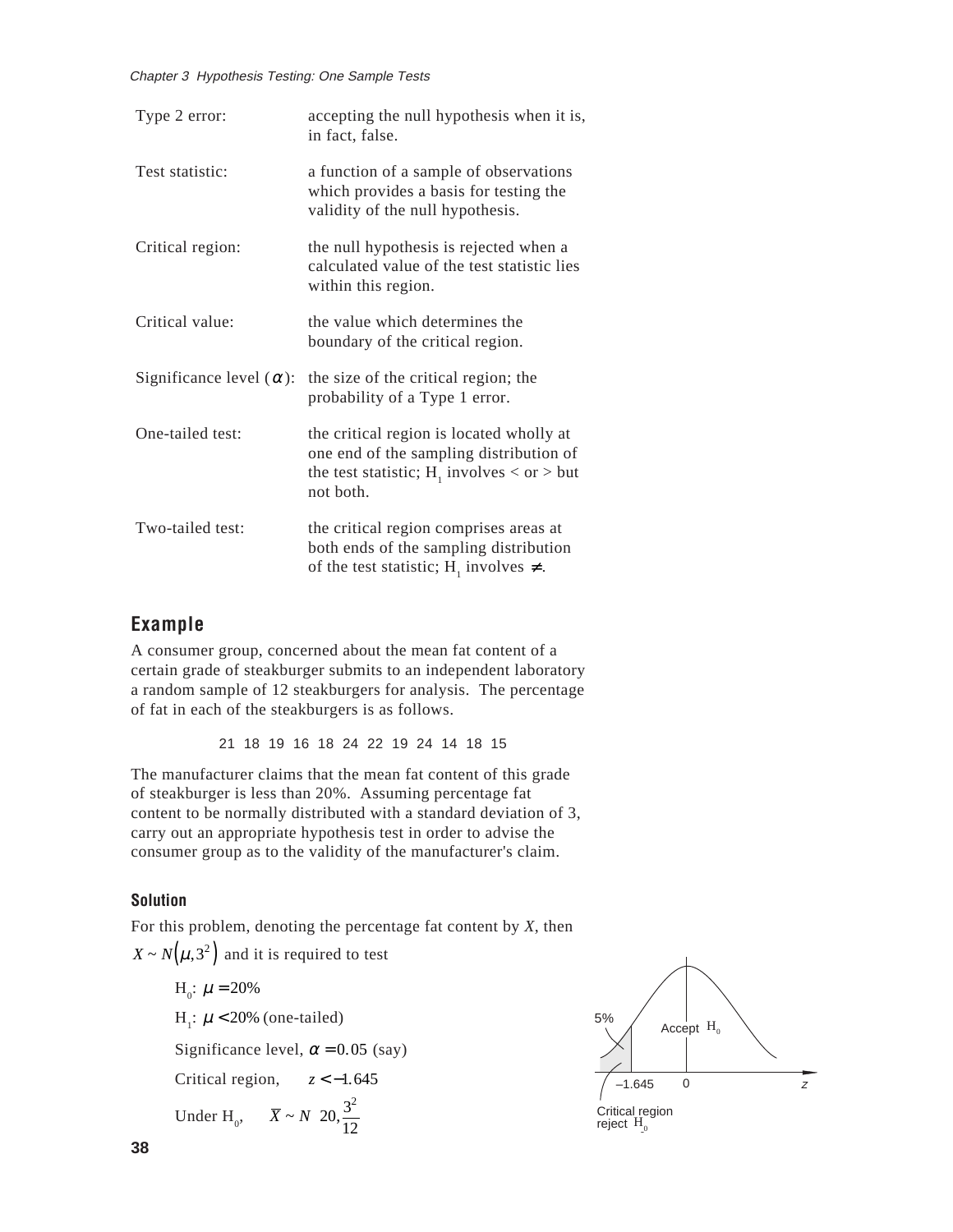Now the test statistic is

$$
z = \frac{\overline{x} - \mu}{\frac{\sigma}{\sqrt{n}}}
$$

Calculation gives

$$
\bar{x} = \frac{\sum x}{n} = \frac{228}{12} = 19
$$

and thus

$$
z = \frac{19 - 20}{\frac{3}{\sqrt{12}}} = -1.15
$$

This value does not lie in the critical region. Thus there is no evidence, at the 5% level of significance, to support the manufacturer's claim.

# **3.1 Normal population mean (***n* **small,**  <sup>σ</sup> **unknown)**

Consider again the previous example on steakburgers and now suppose that it can be assumed that the percentage fat content is normally distributed but with an **unknown standard deviation**.

Now from Section 2.1 you have seen that if  $X \sim N(\mu, \sigma^2)$  then

$$
\frac{\overline{x} - \mu}{\frac{\hat{\sigma}}{\sqrt{n}}}
$$

is a *t* statistic with degrees of freedom  $v = n - 1$ , where

$$
\hat{\sigma}^2 = \frac{1}{n-1} \sum (x - \bar{x})^2 = \frac{1}{n-1} \left[ \sum x^2 - \frac{(\sum x)^2}{n} \right].
$$

So a *z*-test, used when <sup>σ</sup> is known, is replaced by a *t*-test when  $\sigma$  is unknown.

**What is meant by the term 'degrees of freedom' and why is its value important?**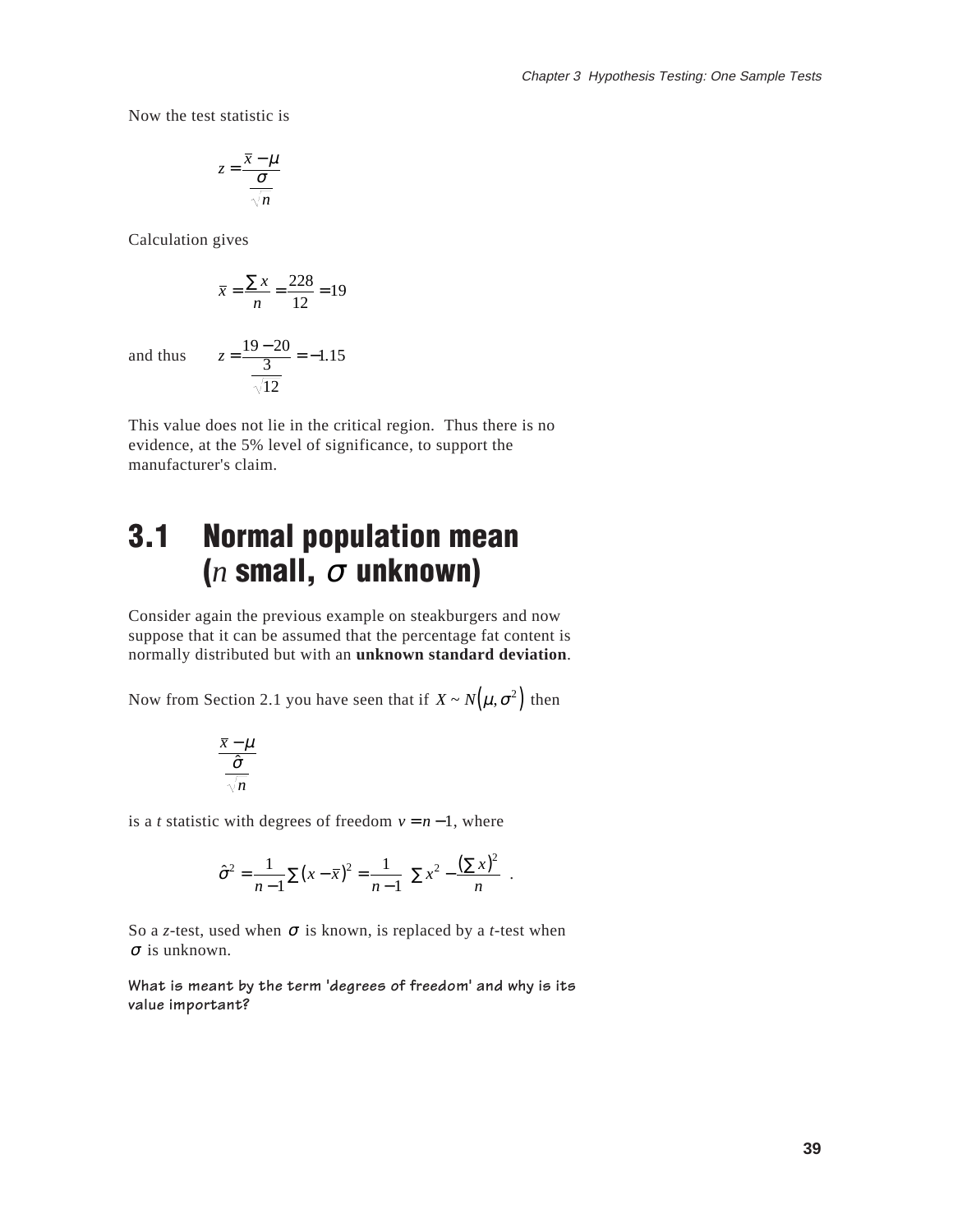A re-working of the steakburger problem, assuming that  $\sigma$  is now unknown, is thus as follows.

\n- *er 3 Hypothesis Testing: One Sample Tes* working of the steakburger problem, unknown, is thus as follows.
\n- $$
H_0: \mu = 20\%
$$
\n- $H_1: \mu < 20\%$  (one-tailed)
\n- Significance level,  $\alpha = 0.05$  (say)
\n- Degrees of freedom,  $v = n - 1 = 11$
\n

Critical region,  $t < -1.796$ 

Chapter 3 Hypothesis Testing: O.  
\nA re-worlditys (2004)  
\nA re-worlditys (2004)  
\nA, i. 
$$
\mu
$$
 = 20%  
\nA, i.  $\mu$  = 20% (one-tailed  
\nSignificance level,  $\alpha$  =  
\nDegrees of freedom,  $\nu$  =  
\nCritical region,  $t < -1$ .  
\nUnder H<sub>0</sub>,  $\overline{X} \sim N\left(20, \frac{\sigma^2}{12}\right)$   
\nNow the test statistic is  
\n
$$
t = \frac{\overline{x} - \mu}{\frac{\hat{\sigma}}{\sqrt{n}}}
$$
\nwith  $\overline{x} = 19$  and  $\hat{\sigma}^2 = \frac{1}{14} \left(44\right)$ 

Now the test statistic is

$$
t = \frac{\overline{x} - \mu}{\frac{\hat{\sigma}}{\sqrt{n}}}
$$

with 
$$
\bar{x} = 19
$$
 and  $\hat{\sigma}^2 = \frac{1}{11} \left( 4448 - \frac{228^2}{12} \right) = 10.545$  and so

 $\hat{\sigma} = 3.25$ .

Hence 
$$
t = \frac{19 - 20}{\frac{3.25}{\sqrt{12}}} = -1.07
$$

This value does not lie in the critical region. Thus there is no evidence, at the 5% level of significance, to support the manufacturer's claim.

#### **Activity 1 Weights and measures**

Collect a random sample of between 5 and 10 'identical' items on which is stated the contents.

For example, boxes of matches, boxes of paper clips, packets of drawing pins, packets of crisps, chocolate biscuits, etc.

Count or measure, as appropriate, the contents of each item.

Investigate the hypothesis that your sample mean differs significantly from the value stated.

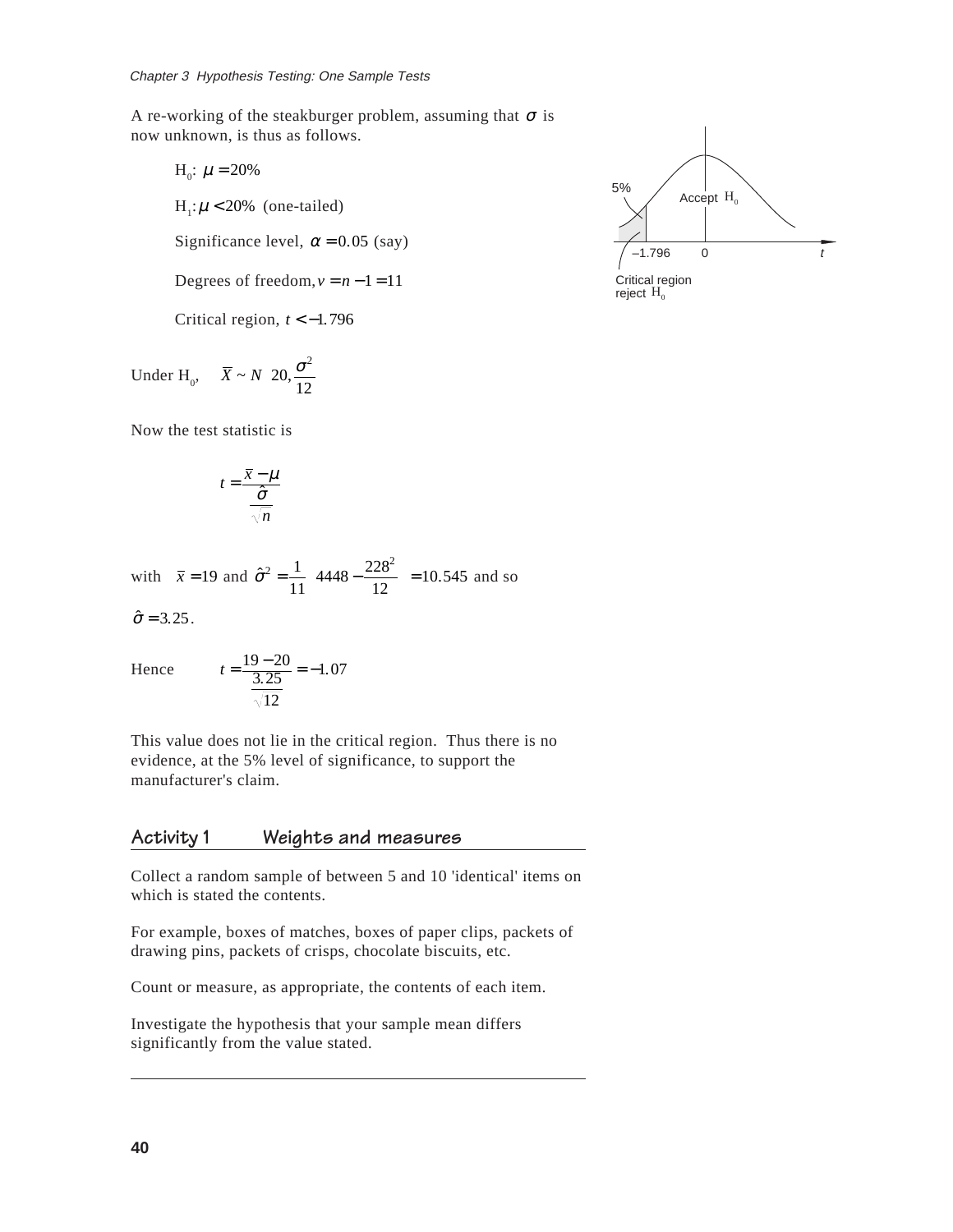### **Exercise 3A**

1. During a particular week, 13 babies were born in a maternity unit. Part of the standard procedure is to measure the length of the baby. Given below is a list of the lengths, in centimetres, of the babies born in this particular week.

49 50 45 51 47 49 48 54 53 55 45 50 48

Assuming that this sample came from an underlying normal population, test, at the 5% significance level, the hypothesis that the population mean length is 50 cm. (AEB)

2. A random sample of 12 steel ingots was taken from a production line. The masses, in kilograms, of these ingots are given below.

> 24.8 30.8 28.1 24.8 27.4 22.1 24.7 27.3 27.5 27.8 23.9 23.2

Assuming that this sample came from an underlying normal population, investigate the claim that its mean exceeds 25.0 kg. (AEB)

3. A random sample of 14 cows was selected from a large dairy herd at Brookfield Farm. The milk yield in one week was recorded, in kilograms, for each cow. The results are given below. 169.6 142.0 103.3 111.6 123.4 143.5 155.1 101.7 170.7 113.2 130.9 146.1 169.3 155.5

Stating clearly any distributional assumptions that you make, investigate the claim that the mean weekly milk yield for the herd is greater  $than 120 kg.$  (AEB) 4. A random sample of 15 workers from a vacuum flask assembly line was selected from a large number of such workers. Ivor Stopwatch, a work-study engineer, asked each of these workers to assemble a one-litre vacuum flask at their normal working speed. The times taken, in seconds, to complete these tasks are given below.

|                               |  | 92.0 108.5 |
|-------------------------------|--|------------|
| 91.1 109.8 114.9 115.3 99.0   |  |            |
| 112.8 130.7 141.7 122.6 119.9 |  |            |

Assuming that this sample came from an underlying normal population, investigate the claim that the population mean assembly time is less than 2 minutes. (AEB)

5. In processing grain in the brewing industry, the percentage extract recovered is measured. A particular brewing introduces a new source of grain and the percentage extract on 11 separate days is as follows.

> 95.2 93.1 93.5 95.9 94.0 92.0 94.4 93.2 95.5 92.3 95.4

Test the hypothesis that the true mean percentage extract recovered is 95.0. What assumptions have you made in carrying out your test? (AEB)

6. A car manufacturer introduces a new method of assembling a particular component. The old method had a mean assembly time of 42 minutes. The manufacturer would like the assembly time to be as short as possible, and so he expects the new method to have a smaller mean. A random sample of assembly times (minutes) taken after the new method had become established was

27 39 28 41 47 42 35 32 38

Stating any necessary distributional assumptions, investigate the manufacturer's expectation.

(AEB)

## **3.2 Normal population variance**

In Section 2.2 you have seen that if  $\hat{\sigma}^2$  denotes the variance  $[divisor (n-1)]$  of a random sample of size *n* from a normal population with variance  $\sigma^2$ , then

$$
\frac{(n-1)\hat{\sigma}^2}{\sigma^2}\sim\chi^2
$$

with degrees of freedom,  $v = n - 1$ .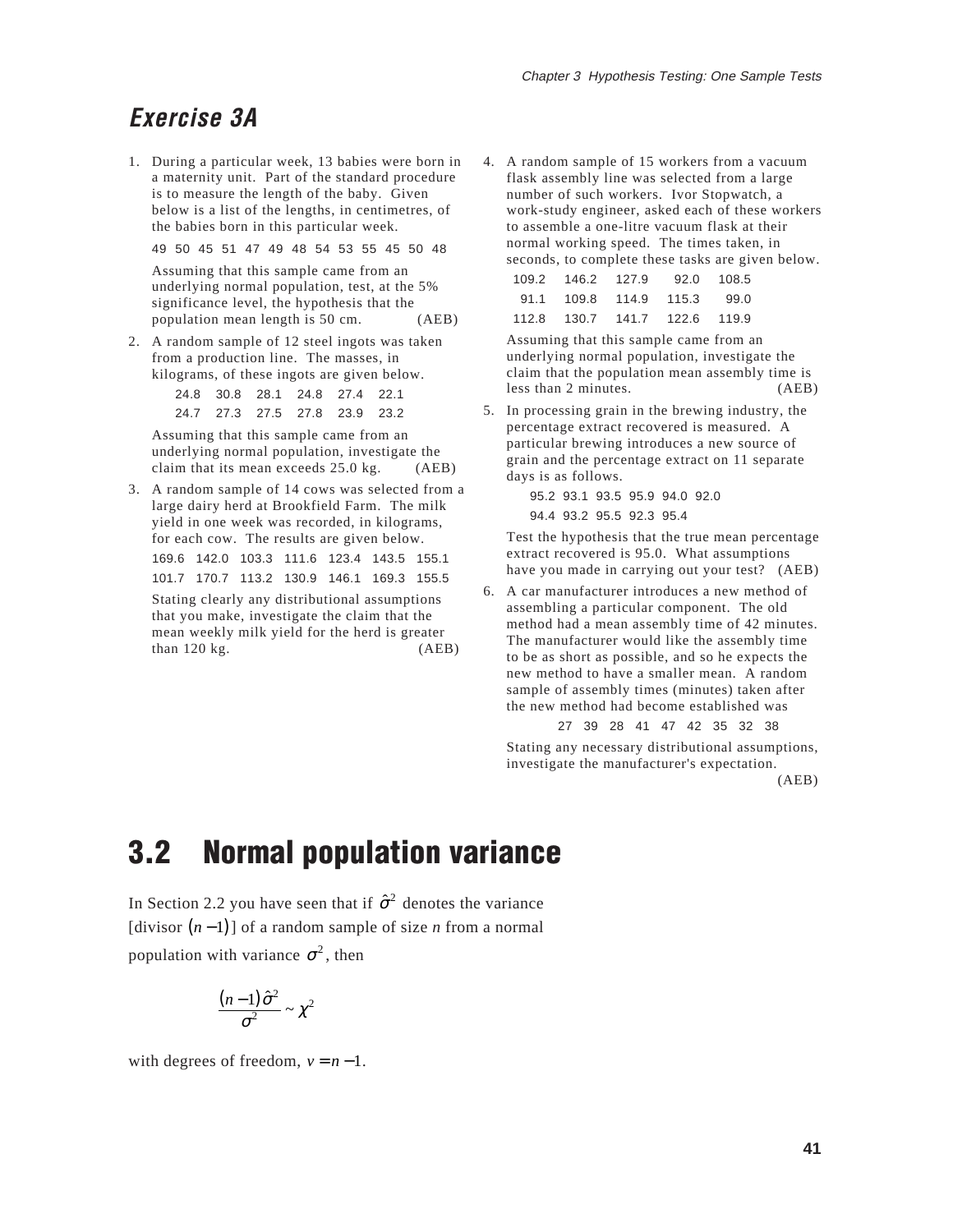Chapter 3 Hype<br>The statistic  $(n-1) \hat{\sigma}^2$  $\frac{1}{\sigma^2}$  may thus be used to test hypotheses concerning a normal population variance or, by implication, a normal population standard deviation.

How does the  $\chi^2$  distribution differ in shape from the **t-distribution and how does this affect the percentage points** of the  $\chi^2$  distribution?

#### **Example**

A user of a certain gauge of steel wire suspects that the standard deviation of its breaking strength, in newtons (N), is different from the value of 0.75 as specified by the manufacturer.

Consequently the user tests the breaking strength of each of a random sample of nine lengths of wire and obtains the following results.

72.1 74.5 72.8 75.0 73.4 75.4 76.1 73.5 74.1

Assuming breaking strength to be normally distributed, test, at the 10% level of significance, the manufacturer's specification.

**Solution**

 $H_0$ : **σ** = 0.75 N or  $H_0$ : **σ**<sup>2</sup> = 0.5625 N<sup>2</sup>  $H<sub>1</sub>: σ ≠ 0.75N or H<sub>1</sub>: σ<sup>2</sup> ≠ 0.5625N<sup>2</sup>$  (two-tailed) Significance level,  $\alpha = 0.10$ Degrees of freedom,  $v = 8$ Critical region,  $\chi^2$  < 2.733 or  $\chi^2$  > 15.507 3 Hype<br>tistic  $\frac{1}{2}$ <br>tistic  $\frac{1}{2}$ <br>ining a<br>popul<br> $\cos t$  the intervalse the<br>intervalse of a certic of a certic of a certic of it<br>is amplemently<br> $\frac{1}{2}$ .1  $\frac{1}{2}$ <br> $\frac{1}{2}$  is  $\frac{1}{2}$ <br> $\frac{1}{2}$  is  $\frac{1}{2}$ <br> $\frac{1$ 

Calculation gives

$$
(n-1)\hat{\sigma}^2 = \sum x^2 - \frac{(\sum x)^2}{n}
$$

$$
=49430.49 - \frac{666.9^2}{9} = 13.2
$$

Under H<sub>0</sub>,  $\chi^2 = \frac{(n-1)\hat{\sigma}^2}{\sigma^2} = \frac{13.2}{0.5625} = 23.47$ 

This value does lie in the critical region. Thus there is evidence, at the 10% level of significance, to dispute the manufacturer's specification as regards variability of breaking strength.

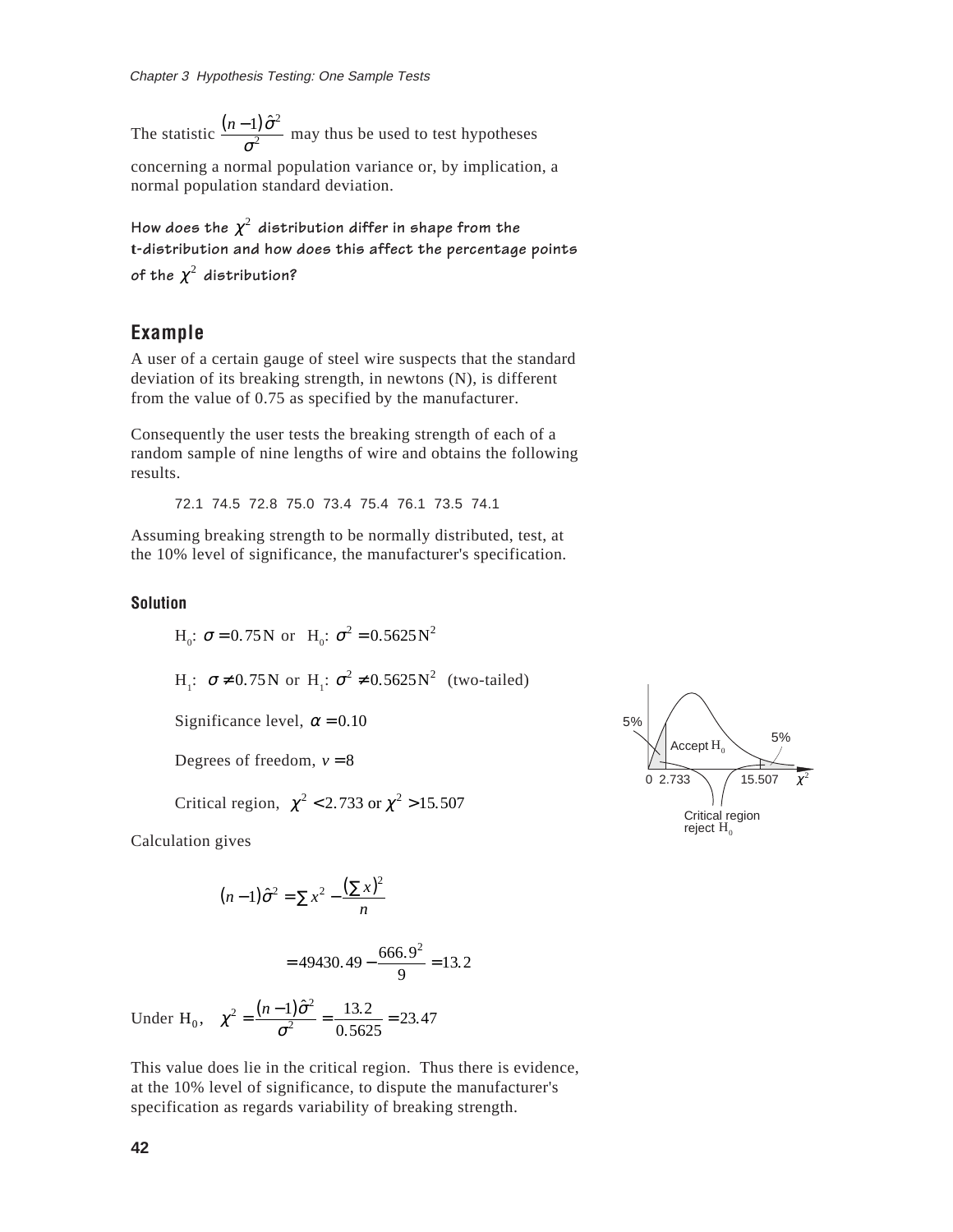#### **Activity 2 Random standardised normal deviates**

Obtain from tables, calculator, or computer a random sample of between 10 and 15 values of the standardised normal random variable.

Investigate the hypothesis that your sample provides significant evidence that the variance differs from unity.

### **Exercise 3B**

- 1. Given the data in Question 1 of Exercise 3A, test, at the 5% level of significance, the hypothesis that the population standard deviation of length is 2.5 cm. (AEB)
- 2. Referring to Question 2 of Exercise 3A, investigate the claim that the population standard deviation is greater than 2 kg. (AEB)
- 3. Using the data given in Question 3 of Exercise 3A, test the hypothesis that the standard deviation of yield for the herd at Brookfield Farm is 20 kg.

(AEB)

4. The variability in unit mass is very critical in the pharmaceutical industry. The mass, in grams, of each of 15 randomly selected units of a specific drug is as follows.

> 3.48 3.52 3.50 3.47 3.49 3.54 3.51 3.52 3.46 3.45 3.55 3.48 3.51 3.52 3.50

Assuming that this sample comes from an underlying normal population, test the hypothesis that the variance of the population exceeds  $0.002$  gm<sup>2</sup>.  $(AEB)$ 

### **3.3 Binomial population proportion**

In situations where the population parameter of interest in a hypothesis test is a proportion, or percentage, rather than a mean or variance, then a binomial distribution, or an appropriate approximation, provides the basis for the test.

Remember from Chapter 5 of *Statistics*, that if *X* denotes the number of successes in *n* repeated trials, each of which may result in a success with probability *p*,

- 5. With reference to Question 5 of Exercise 3A, the variance of percentage extract recovered was 6.0 prior to introducing the new source of grain. Does the new source of grain result in a decrease in the variability of percentage extract recovered? (AEB)
- 6. Referring to Question 6 of Exercise 3A, the manufacturer assumes that the new method of assembly will reduce the variability of assembly times. Given that the old assembly method had a standard deviation of 8 minutes, investigate the manufacturer's assumption. (AEB)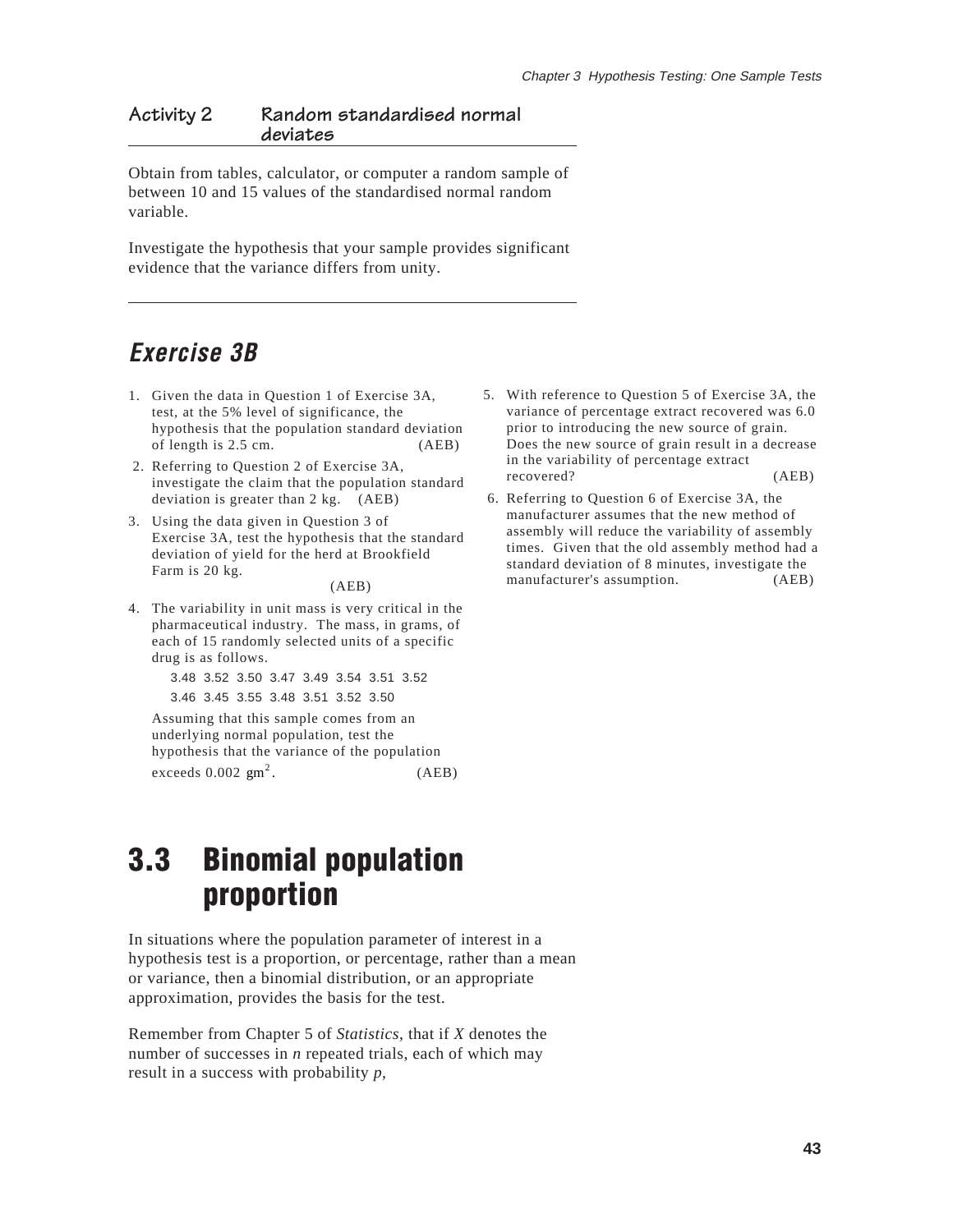Chapter 3 Hype<br>then  $X \sim B(n, p)$ then

and

$$
P(X = x) = {n \choose x} p^{x} (1-p)^{n-x} \qquad x = 0, 1, 2, ..., n
$$

where

$$
\binom{n}{x} = \frac{n!}{x!(n-x)!}
$$

#### **Example**

Until recently, an average of 60 out of every 100 patients have survived a particularly severe infection. When a new drug was administered to a random sample of 15 patients with the infection, 12 survived. Does this provide evidence that the new drug is effective?

#### **Solution**

Let *X* denote the number of patients who survive.

Then  $X \sim B(15, p)$ , and it is required to test

| $H_0$ : $p = 0.6$ | (not effective)         |
|-------------------|-------------------------|
| $H_i$ : $p > 0.6$ | (effective; one-tailed) |

Now assuming  $H_0$  is true,  $X \sim B(15, 0.6)$ , and so

r3 Hypothesis Testing: One Sample Tests  
\n
$$
X \sim B(n, p)
$$
  
\n $P(X = x) = {n \choose x} p^x (1-p)^{n-x}$   $x = 0, 1, 2,$   
\n ${n \choose x} = \frac{n!}{x!(n-x)!}$   
\n**pple**  
\nrecently, an average of 60 out of every 100 patient  
\ned a particularly severe infection. When a new distered to a random sample of 15 patients with the  
\nion, 12 survived. Does this provide evidence that  
\nse effective?  
\n**on**  
\ndenote the number of patients who survive.  
\n $X \sim B(15, p)$ , and it is required to test  
\n $H_0: p = 0.6$  (not effective)  
\n $H_1: p > 0.6$  (effective; one-tailed)  
\nassuming  $H_0$  is true,  $X \sim B(15, 0.6)$ , and so  
\n $P(X = 12) = {15 \choose 12} 0.6^{12} 0.4^3 = 0.06339$   
\n $P(X = 13) = {15 \choose 13} 0.6^{13} 0.4^2 = 0.02194$   
\n $P(X = 13) = {15 \choose 13} 0.6^{13} 0.4^2 = 0.00470$   
\n $P(X = 15) = {15 \choose 15} 0.6^{15} 0.4^0 = 0.00047$   
\n5% level of significance, what is the critical regi  
\n*i*, under  $H_0$ , the probability of  
\n15 patients surviving = 0.00047  
\n13, 14 or 15 patients surviving = 0.02711  
\n12, 13, 14 or 15 patients surviving = 0.09050

**For a 5% level of significance, what is the critical region?**

Hence, under  $H_0$ , the probability of

| 15 patients surviving               | $= 0.00047$ |
|-------------------------------------|-------------|
| 14 or 15 patients surviving         | $= 0.00517$ |
| 13, 14 or 15 patients surviving     | $= 0.02711$ |
| 12, 13, 14 or 15 patients surviving | $= 0.09050$ |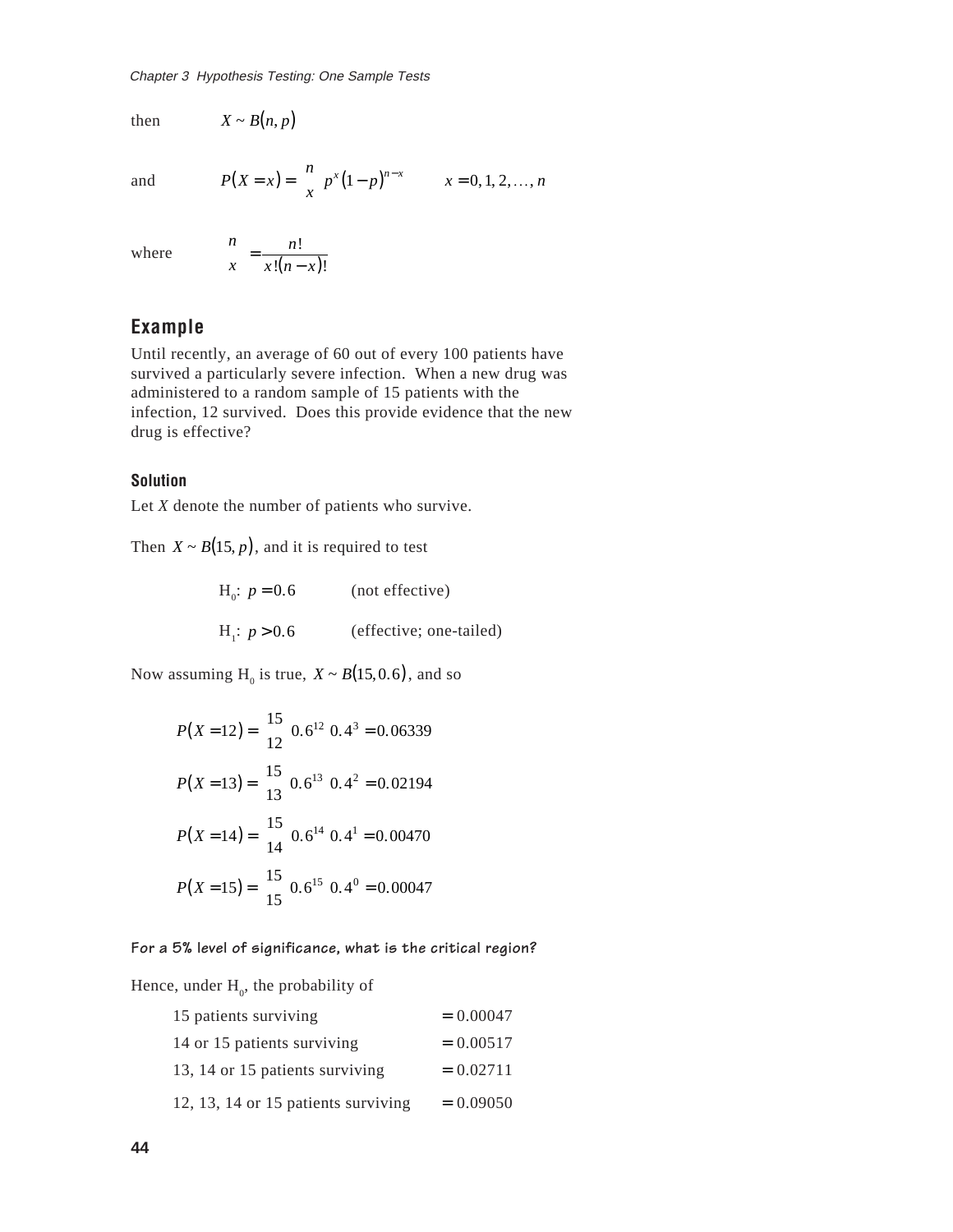Note that if 14 surviving is adopted as a 'significant' result, the probability of 15 must be included as well (because 15 is actually a 'better' result than 14). Similarly with 13, the probabilities for 14 or 15 must be included, and so on. Note that if 1<br>probability of<br>"better" result<br>or 15 must be<br>From the abo<br>critical region<br>since Note that if 1<br>probability of<br>"better" result<br>or 15 must be<br>From the abo<br>critical regior<br>since<br>but

From the above (cumulative) probabilities it can be seen that the critical region for say a 5% test is  $X \ge 13$ 

since  $P(X \geq 13) = 0.02711 < 0.05$ 

but  $P(X \ge 12) = 0.09050 > 0.05$ 

The number of patients who actually survived was 12. This value does not lie in the critical region. Thus there is no evidence, at the 5% level of significance, to suggest that the drug is effective.

Note that rather than actually determine the critical region, it is equally valid to simply argue that since

 $P(X \ge 12) = 0.09050 > 0.05$ , then H<sub>0</sub> cannot be rejected.

Remember also that tables of the Cumulative Binomial Distribution Function may often provide an easier and quicker alternative for calculating probabilities or finding critical regions.

#### **Activity 3 Can you tell the difference?**

Can you tell HP Baked Beans from a supermarket brand? Can you tell Coca Cola from a supermarket brand? Can you tell Stork from butter?

You are going to set up an experiment to determine whether people really can tell the difference between two similar foods or drinks.

Each person taking part in the test is given 3 samples; 2 of one product and 1 of another (so they may have 2 beakers containing Coca Cola (say) and 1 beaker containing a supermarket brand or vice-versa).

Ask each person to try to identify the sample which is different from the other two.

Note that there are 6 possible groupings of the 3 samples,

ABB BAB BBA BAA ABA AAB

and a die may be used to decide which grouping to give each individual person taking part.

Plan the experiment carefully before you start. Write out a list showing the groupings for each of your participants (about 12, say).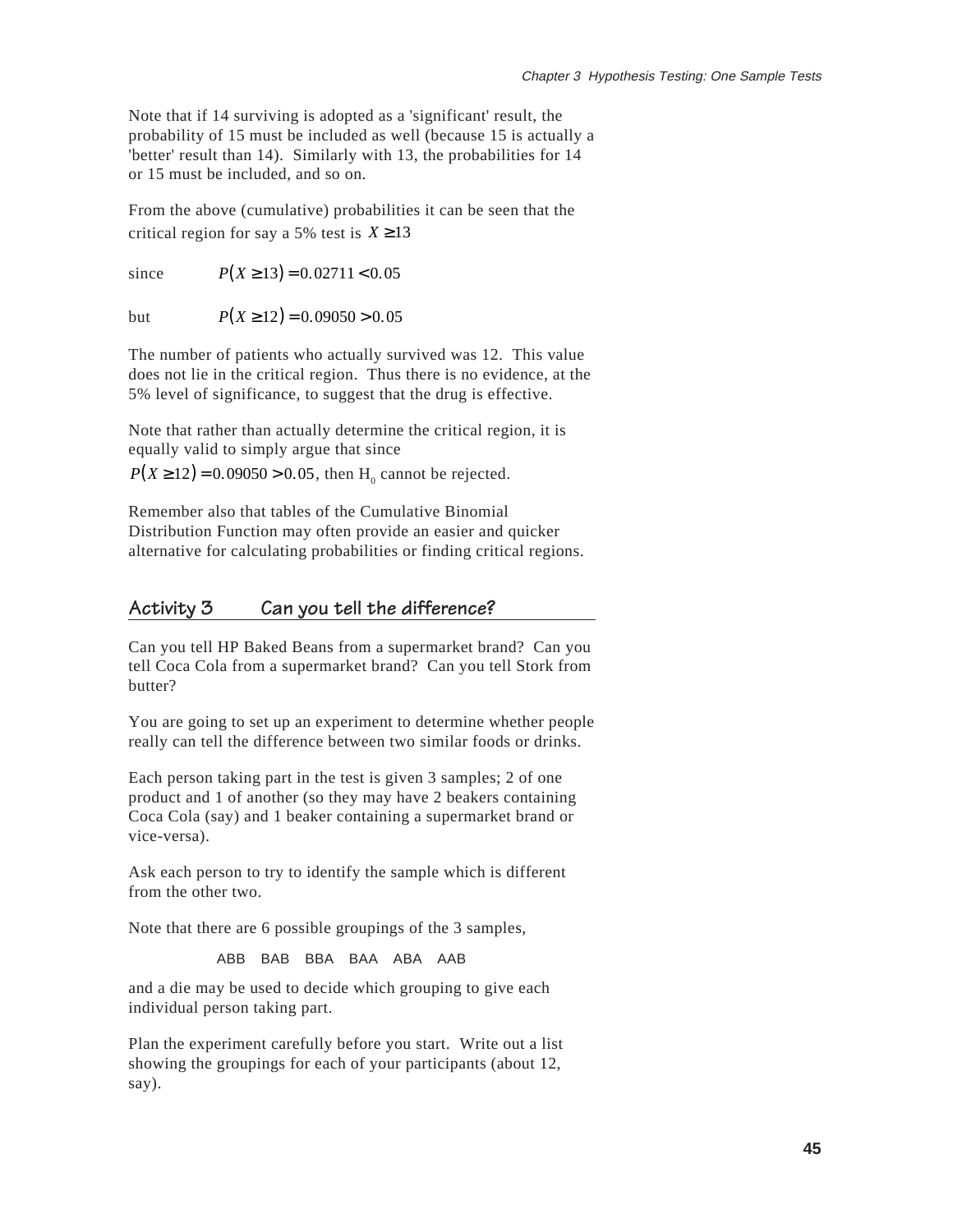Ensure that your participants take the test individually in quiet surroundings, free from odours. All 3 samples must be of the same size and temperature. If there are any differences in colour then you can blindfold your participants. Record each person's answer. Count the number of persons giving the correct answer. Participants who are unable to detect any difference at all in the 3 samples must be left out of the analysis. *n* 3 *Hypoti*<br> *n* dings, f<br> *n* is the that you<br> *nou* can bind<br> *nou* can bind<br> *nou* result<br> *nour* result<br> *H*,<br> *n*<br> *n*<br> *n*<br> *n*<br> *no*<br> *no*<br> *no*<br> *no*<br> *no*<br> *no*<br> *no*<br> *no*<br> *no*<br> *no*<br> *no*<br> *no*<br> *no*<br> *no*<br>

Use your results to test the hypotheses

 $H_0$ :  $p = \frac{1}{3}$  (participants are simply guessing)  $H_1$ :  $p > \frac{1}{3}$  (participants can distinguish)

**Under what conditions does a Poisson distribution provide a suitable approximation to a binomial distribution?**

#### **Example**

A machine which manufactures black polythene dustbin bags, is known to produce 3% defective bags. Following a major breakdown of the machine, extensive repair work is carried out which may result in a change in the percentage of defective bags produced. To investigate this possibility, a random sample of 200 bags is taken from the machine's production and a count reveals 12 defective bags. What may be concluded?

#### **Solution**

Here  $n = 200$ ,  $p =$  population proportion of defective bags produced, and it is required to test

> $H_0: p = 0.03$  (no change)  $H_1$ :  $p \neq 0.03$  (change; two-tailed) Significance level,  $\alpha = 0.05$ (say)

Again from Chapter 6 of *Statistics*, a Poisson distribution with  $\lambda = np$  provides an approximation to a binomial distribution when  $n \ge 50$  and  $p \le 0.1$  (or  $p \ge 0.9$ ).

Thus if *X* denotes the number of defective bags in the sample, then under  $H_0$ 

$$
X \sim Po(\lambda = 200 \times 0.03 = 6.0)
$$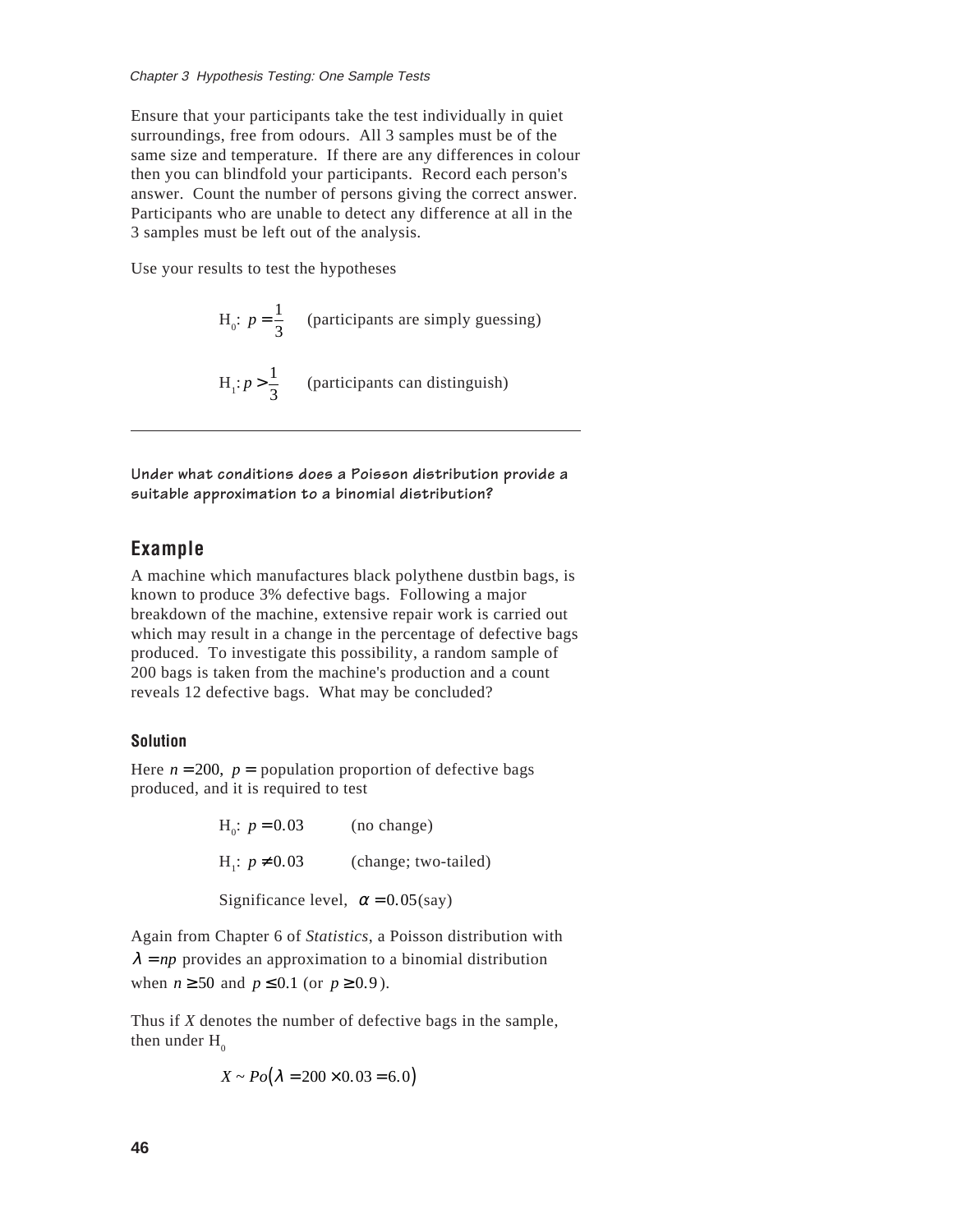Using tables of the Cumulative Poisson Distribution Functions,

$$
P(X \ge 12) = 1 - P(X \le 11)
$$
  
= 1 - 0.9799 = 0.0201

Since the test is two-tailed, this probability is compared with

 $\frac{\alpha}{2}$  = 0.025, because a small number of defective bags could also

lead to the rejection of the null hypothesis.

Here,  $0.0201 < 0.025$  so  $H_0$  is rejected. There is evidence, at the 5% level of significance, that the percentage of defective bags produced has changed following the repair work.

**Under what conditions does a normal distribution provide a suitable approximation to a binomial distribution?**

#### **Example**

Company A proposes the take-over of Company B. The latter's Chief Executive claims that her Company's shareholders are equally divided for and against the take-over on the basis of the terms offered. However, the Chairman of Company A claims that more than half of Company B's shareholders are in favour of accepting his Company's offer.

To investigate these two rival claims, the view of each of 400 randomly selected shareholders of Company B is sought. A subsequent count reveals that 219 are in favour of the offer; the remainder are against.

Does this provide evidence, at the 1% significance level, that the claim made by Company B's Chairman is valid?

#### **Solution**

Let *p* denote the actual proportion of Company B's shareholders who are in favour of the offer. Then

 $H_0$ :  $p = 0.50$  (claim of Company B's Chief Executive)

H<sub>1</sub>:  $p > 0.50$  (claim of Company A's Chairman; one-tailed)

Significance level,  $\alpha = 0.01$ 

If *X* denotes the number of Company B's shareholders in the sample who are in favour of the offer, then under  $H_0$ 

> $X \sim B(400, 0.50)$  with mean,  $np = 200$  and variance,  $np(1-p) = 100$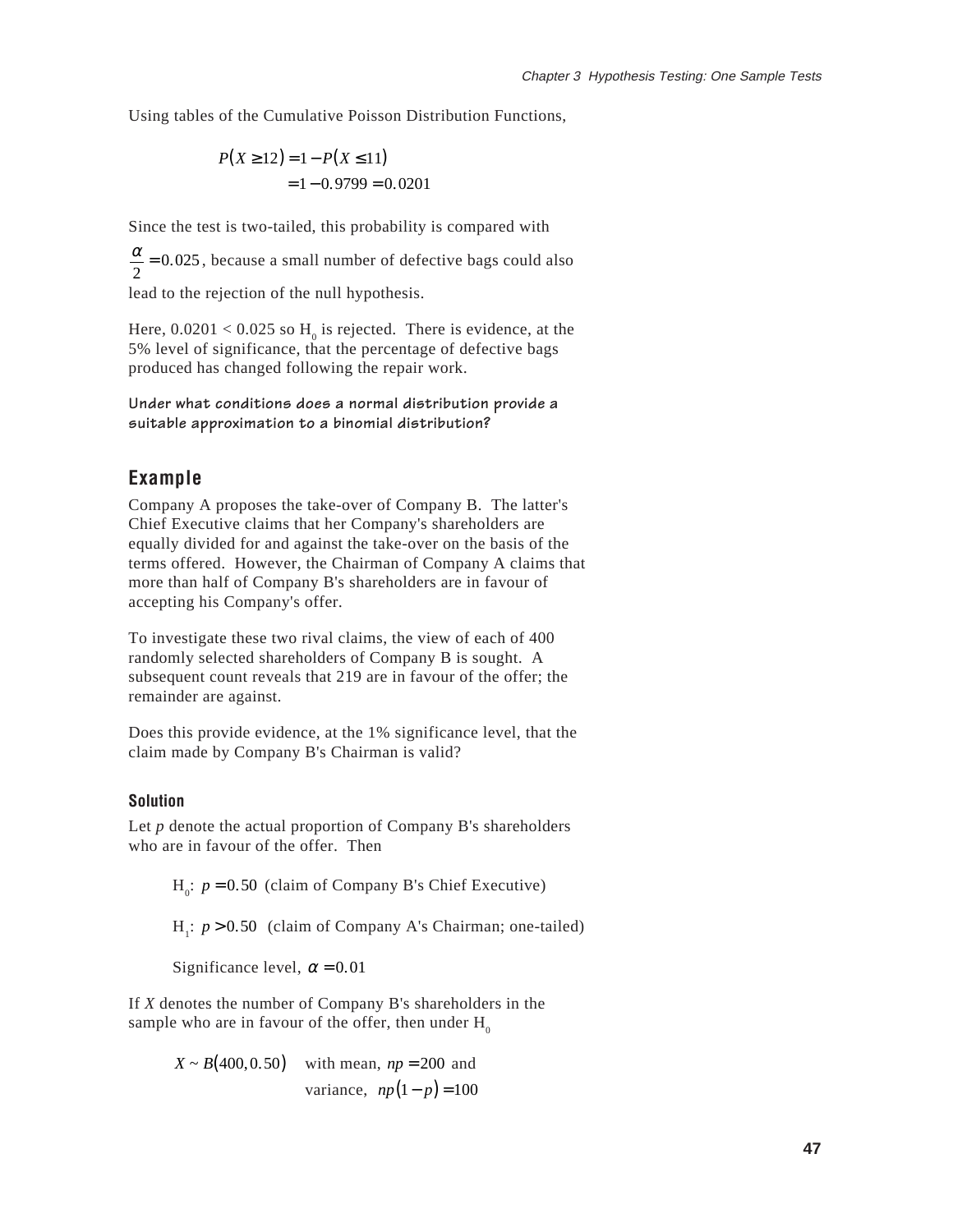From Chapter 8 of *Statistics*, a normal distribution provides an approximation to a binomial distribution when *n* ≥ 50 and  $0.1 \le p \le 0.9$ . Chapter 3 Hype<br>From Chapter<br>approximatio<br>0.1  $\leq p \leq 0.9$ .<br>Thus under H<br>proportion by<br>i.e.

Thus under  $H_0$ ,  $X \sim N(200, 100)$ , or denoting the sample

proportion by  $\hat{P} = \frac{X}{n}$  then  $\hat{P} \sim N\left(\frac{200}{400}, \frac{100}{400^2}\right)$ ſ l  $\lambda$  $\overline{)}$ 

i.e.

So Critical region is  $z > 2.326$ 

 $\hat{P} \sim N(0.50, 0.000625)$ 

Now value of sample proportion,

$$
\hat{p} = \frac{219}{400} = 0.5475
$$

so test statistic,

$$
z = \frac{0.5475 - 0.50}{\sqrt{0.000625}} = 1.90
$$

This value does not lie in the critical region. Thus there is no evidence, at the 1% level of significance, to support the claim of Company A's Chairman.

### **Exercise 3C**

- 1. A pharmacist claims that more than 60% of all customers simply collect a prescription. One of her assistants notes that, in a random sample of 12 customers, 10 simply collected a prescription. Does this provide sufficient evidence, at the 5% level, to support the pharmacist's claim?
- 2. In a survey carried out in Funville, 14 children out of a random sample of 30 said that they bought the Bopper comic regularly. Test, at the 10% level of significance, the hypothesis that the true proportion of all children who buy this comic regularly is 0.35. (AEB)
- 3. A random sample of 30 coffee drinkers were each asked to taste-test a new brand of coffee. The responses are listed below with L representing 'like', I representing 'indifferent', and D representing 'dislike'.

| L D L L D L L L L I |  |  |  |  |  |
|---------------------|--|--|--|--|--|
| L L L I L D L I L L |  |  |  |  |  |
| I L L L D L L L L I |  |  |  |  |  |

Do these data support the claim that more than half of all coffee drinkers like this new brand of coffee?

4. Tins of baked beans are packed in boxes of 24. Results from a random sample of 25 boxes delivered to supermarkets show that a total of 8 tins were damaged. Assess the claim that less than 2% of tins are damaged during delivery.

(AEB)

- 5. A survey of Aldervale revealed that 223 houses out of a random sample of 500 were fitted with some form of double glazing. Test the hypothesis that 40% of all houses in Aldervale have some form of double glazing. (AEB)
- 6. Prior to joining a coaching course, a netball player has scored with 45% of her shots at the basket, and so is considered to have a scoring ability of 0.45. In games following the course, she scores with 72 of her 135 shots at the basket. Stating clearly any assumptions made, investigate whether or not the course has improved her shooting ability.

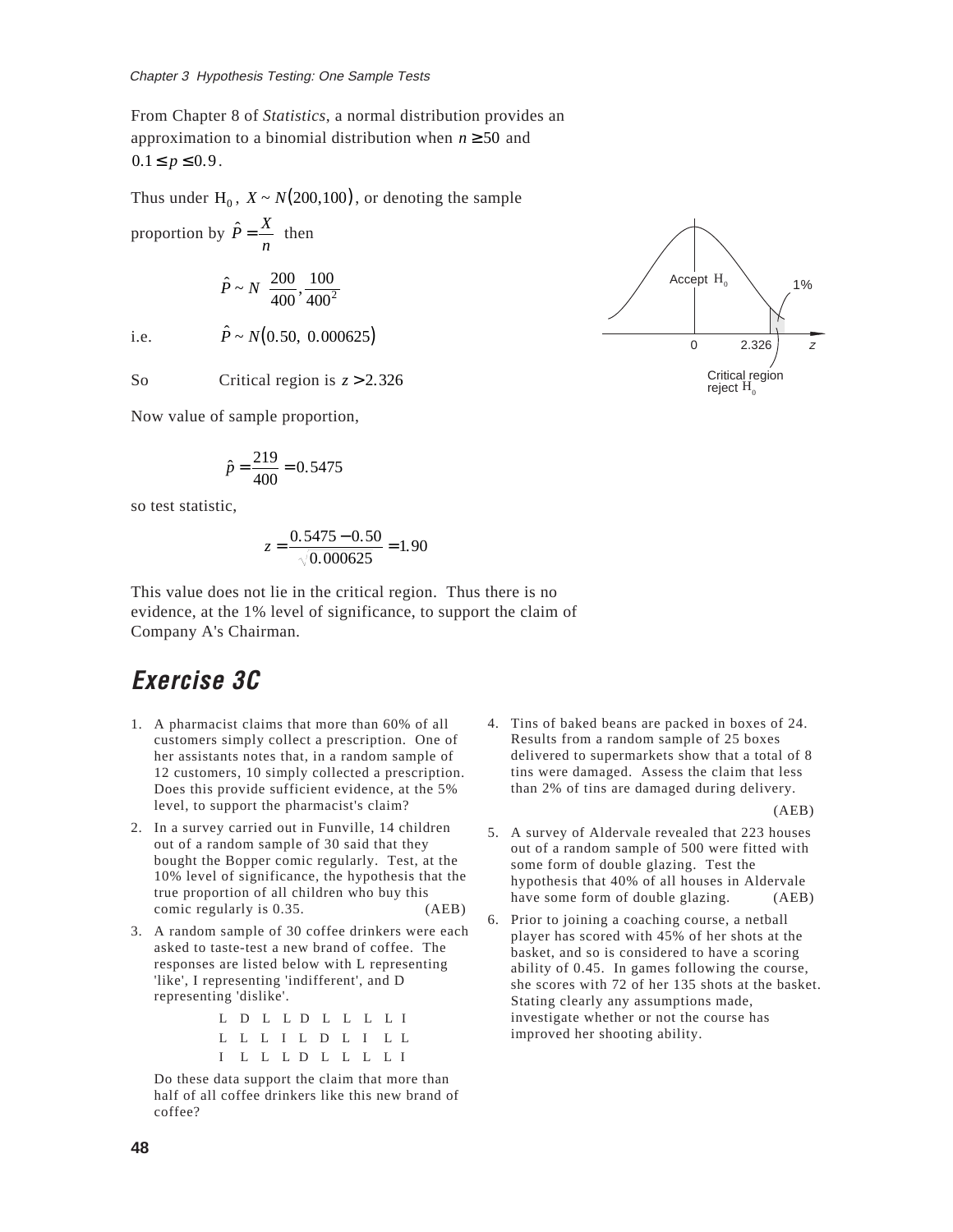## **3.4 Poisson population mean**

In the previous Section it was seen how a Poisson distribution may be used as an approximation to a binomial situation when testing hypotheses concerning a population proportion. However, there are situations for which a Poisson distribution is appropriate in its own right when testing hypotheses concerning a population mean value.

**Under what conditions would you expect a Poisson distribution to provide a suitable model for a random variable?**

Recall from Chapter 6 of *Statistics*, that if  $X \sim Po(\lambda)$  then

$$
P(X = x) = \frac{\lambda^{x} e^{-\lambda}}{x!} \quad x = 0, 1, 2, 3, ...,
$$

with mean  $= \lambda$  and variance  $= \lambda$ .

**What do you know about the sum of two independent Poisson variables?**

#### **Example**

The number of faults in one metre of a particular type of thread is known to have a Poisson distribution. It is claimed that the average number of faults is 0.02 per metre. A random sample of 100 one metre lengths of the thread reveals a total of 6 faults. Does this information support the claim?

#### **Solution**

Remembering that if  $A \sim Po(a)$  independent of  $B \sim Po(b)$  then the 100 one metre lengths by *X*, then if the claim is valid  $C = A + B \sim Po(a + b)$ , and denoting the total number of faults in

 $X \sim Po(100 \times 0.02 = 2)$ 

It is thus required to test

 $H_0$ :  $\lambda = 2$  $H_1$ :  $\lambda \neq 2$  (two-tailed) Significance level,  $\alpha = 0.05$  (say)

The observed number of faults is 6, and using tables of the Cumulative Poisson Distribution Function with  $\lambda = 2$ 

$$
P(X \ge 6) = 1 - P(X \le 5)
$$
  
= 1 - 0.9834 = 0.0166 < 0.025 (two-tailed)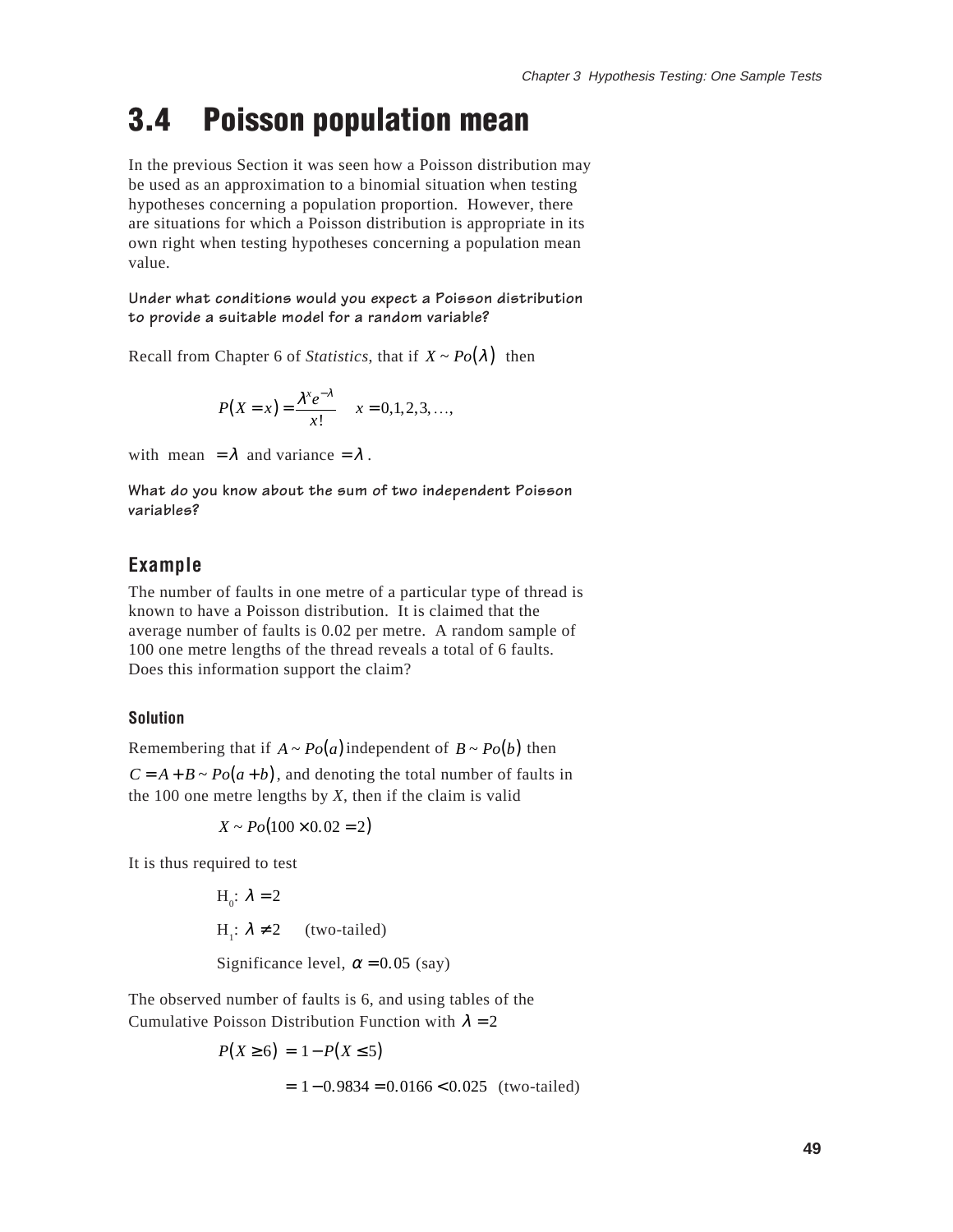There is evidence, at the 5% level of significance, that the claim is not valid.

#### **Activity 4 Simulated traffic flow**

The random variable  $X$  denotes the number of vehicles in a  $30$ second interval passing a traffic check point on a country road.

Use a three-digit random number, *y*, to generate an 'observed' value, *x*, of *X* using the following rules.

| $000 \le y \le 548$ | $x = 0$ |
|---------------------|---------|
| $549 \le y \le 877$ | $x=1$   |
| $878 \le y \le 976$ | $x = 2$ |
| $977 \le y \le 996$ | $x = 3$ |
| $997 \le y \le 999$ | $x = 4$ |

Using the above rules, obtain 5 'observed' values of *X*.

Use the total of these values to test the hypothesis that the average number of vehicles passing the traffic check point in 30 seconds is 0.60.

Repeat the test for 10, 15 and 20 simulated 'observed' values of *X*.

Consider the conclusions of your four tests.

For a Poisson distribution with a mean greater than 15, a normal

distribution with  $\mu = \sigma^2 = \lambda$  provides a good approximation (see Chapter 8 of *Statistics*).

#### **Example**

Prior to extensive modernisation of its forecourt, the average number of vehicles calling for fuel at a small garage has been 5 per hour. Following the modernisation, a total of 543 vehicles called for fuel in a random sample of 100 one-hour intervals. Has the modernisation of the garage's forecourt significantly increased the average number of vehicles calling for fuel?

#### **Solution**

If *X* denotes the total number of vehicles calling for fuel in the 100 one-hour intervals, then under the null hypothesis of no increase

 $X \sim Po(100 \times 5 = 500) \approx N(500, 500)$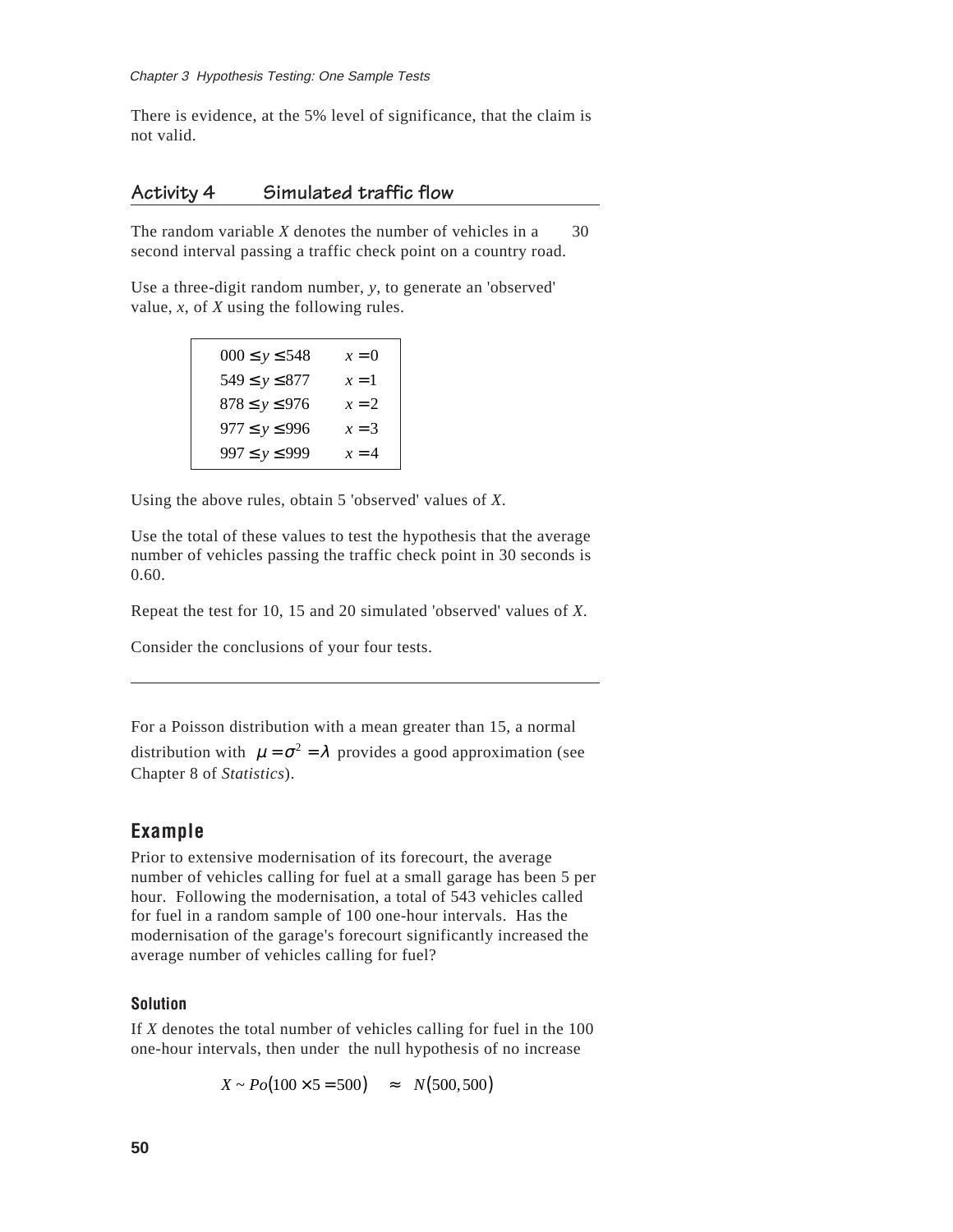The test is thus as follows.

 $H_0$ :  $\lambda = 500$  $H_1: \lambda > 500$  $\begin{bmatrix} a \\ c \\ d \end{bmatrix}$ (one-tailed) Significance level,  $\alpha = 0.05$  (say) Critical region is  $z > 1.645$ Test statistic,  $z = \frac{543 - 500}{\sqrt{500}} = 1.92$ 



This value does lie in the critical region. Thus there is evidence, at the 5% level of significance, to suggest that the forecourt modernisation has resulted in an increase in the average number of vehicles calling for fuel.

### **Exercise 3D**

- 1. In the manufacture of commercial carpet on a particular machine, small faults occur at random in the carpet at an average rate of 0.925 per 25 m2 . Following an overhaul of the machine, an inspection of a random sample of four  $5 \text{ m} \times 5 \text{ m}$ squares of carpet reveals only 2 small faults. Is there evidence, at the 5% level of significance, that, following the overhaul, the mean number of small faults has been reduced?
- 2. It is known that the numbers of parasites on fish in a pond follow a Poisson distribution. The total number of parasites on a random sample of 3 fish taken from the pond is 8. Test the hypothesis that the mean number of parasites per fish is 4. (AEB)
- 3. The daily number of letters of complaint from customers received by a department store follows a Poisson distribution. Over a 150-day period, a total of 407 letters of complaint were received. Investigate, at the 1% level of significance, the claim that an average of fewer than 3 letters of complaint per day are received. What assumption is needed regarding the 150-day period? (AEB)
- 4. It has been established over a period of time that the weekly numbers of breakages of crockery and glassware in a hotel follow a Poisson distribution with mean 27. On appointment, a new manager announces to staff that unless this mean level is reduced, bonuses will suffer as a result. Following this announcement, the weekly numbers of breakages over an eight-week period were as follows.

23 19 17 20 25 32 22 26

Do these data provide evidence that the manager's announcement has been heeded by the staff?

## **3.5 Population median**

In Chapter 3 of *Statistics*, the median, *m*, of *n* items of data is

defined as the  $\sqrt{\frac{n+1}{2}}$ 2 ſ l  $\overline{\phantom{a}}$  $\overline{1}$  $\bigg\{$  $\Bigg\}$ th item of data; or, in other words, the middle item.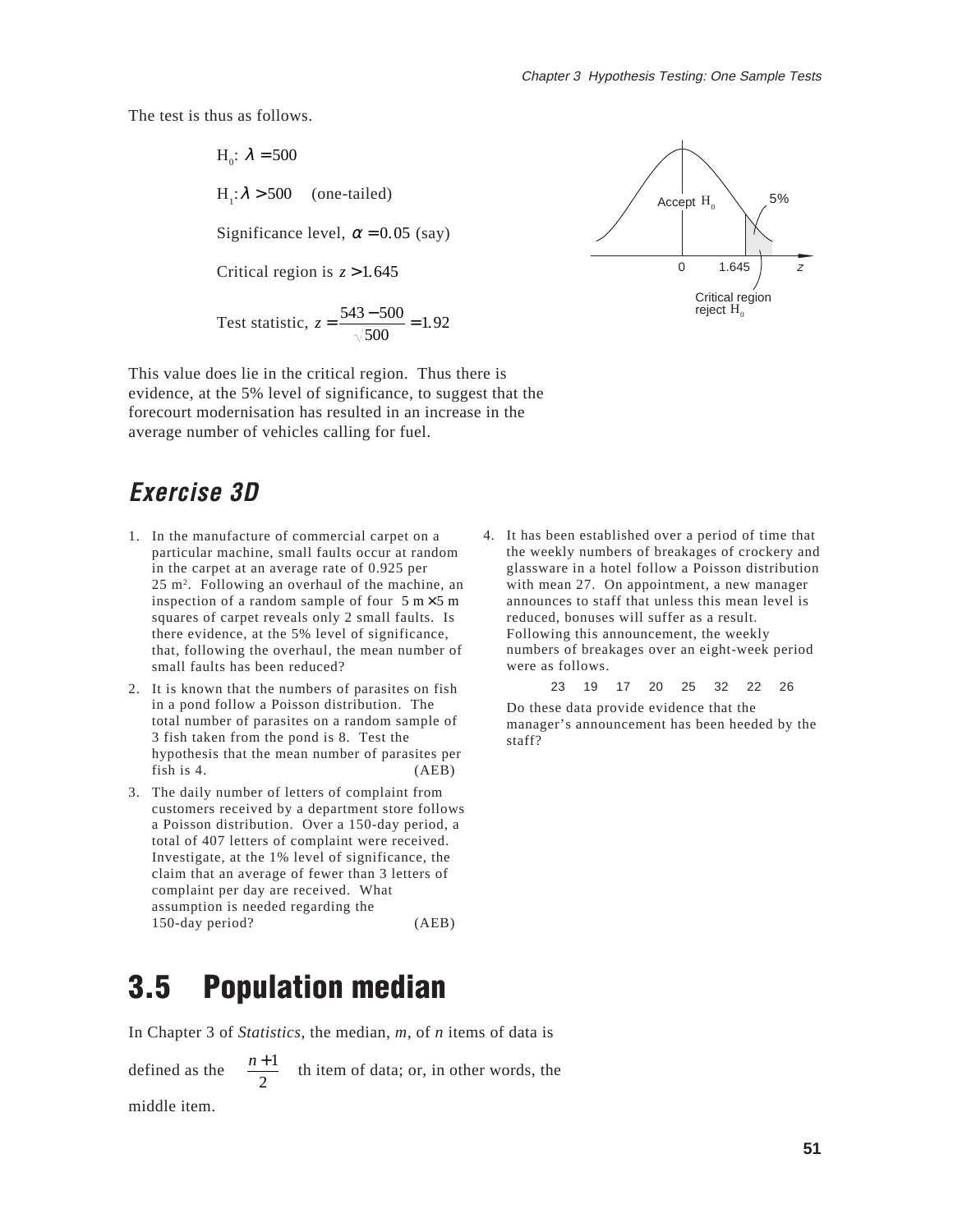For a random variable, X, with median  $\eta$ , this leads to the result Chapter 3 Hype<br>For a random<br>or

$$
P(X < \eta) = P(X > \eta) = 0.5
$$

<sub>or</sub>

 $P(X - \eta < 0) = P(X - \eta > 0) = 0.5$ 

Chapter 3 Hypothesis Testing: One Sample Tests  
For a random variable, X, with median 
$$
\eta
$$
, this leads to the r  

$$
P(X < \eta) = P(X > \eta) = 0.5
$$
  
or 
$$
P(X - \eta < 0) = P(X - \eta > 0) = 0.5
$$
  
or 
$$
P(X - \eta \text{ is negative}) = P(X - \eta \text{ is positive}) = 0.5
$$

These equally probable positive and negative values lead to a test for a hypothesised value of a population median based upon a binomial distribution with  $p = P(+sign) = 0.5$  under H<sub>0</sub>.

Note however that, contrary to all the other tests in this chapter, no assumption needs to be made about the distribution of *X* itself. As a result this sign test for a population median is an example of a **non-parametric** test.

Tests which require a knowledge of, or assumption about, the distribution of the parent population (e.g. normal, binomial, Poisson) are called **parametric** tests.

#### **Example**

The values below are the scores (maximum 20) obtained in an aptitude test by a random sample of 11 graduates. It is known that for the non-graduate population the median score is 12. Is there evidence, at the 10% significance level, that graduates achieve a higher median score than the non-graduate population? *othesis Testing: One Sample Tests*<br>
variable, *X*, with median *η*, this leads to the  $P(X < η) = P(X > η) = 0.5$ <br>  $P(X - η < 0) = P(X - η > 0) = 0.5$ <br>  $P(X - η$  is negative)  $= P(X - η$  is positive) =<br>
y probable positive and negative valu Chapter 3 Hype<br>
For a random<br>
or<br>
or<br>
Or<br>
Or<br>
Or<br>
Or<br>
These equally<br>
test for a hype<br>
a binomial di:<br>
Note however<br>
no assumption<br>
itself. As a re<br>
example of a<br>
Tests which r<br>
distribution o<br>
Poisson) are<br>
c<br> **Example**<br>
T

14 15 9 10 10 13 14 19 12 16 13

**Solution**

 $H<sub>0</sub>: η = 12$  $H_1$ : (one-tailed) Significance level,  $\alpha = 0.10$ 

Signs of (score  $-12$ ) are

+ + - - - + + + 0 + +

Let  $X$  denote the number of  $+$  signs. Then, ignoring the one  $0$ in this case, under  $H_0$ ,

 $X \sim B(10, 0.50)$  with observed value of  $X = 7$ .

**Now** 

 $P(X \ge 7) = 1 - P(X \le 6) = 1 - 0.8281 = 0.1719 > 0.10$ 

Thus there is no evidence, at the 10% level of significance, to suggest that graduates achieve a higher median score than the non-graduate population.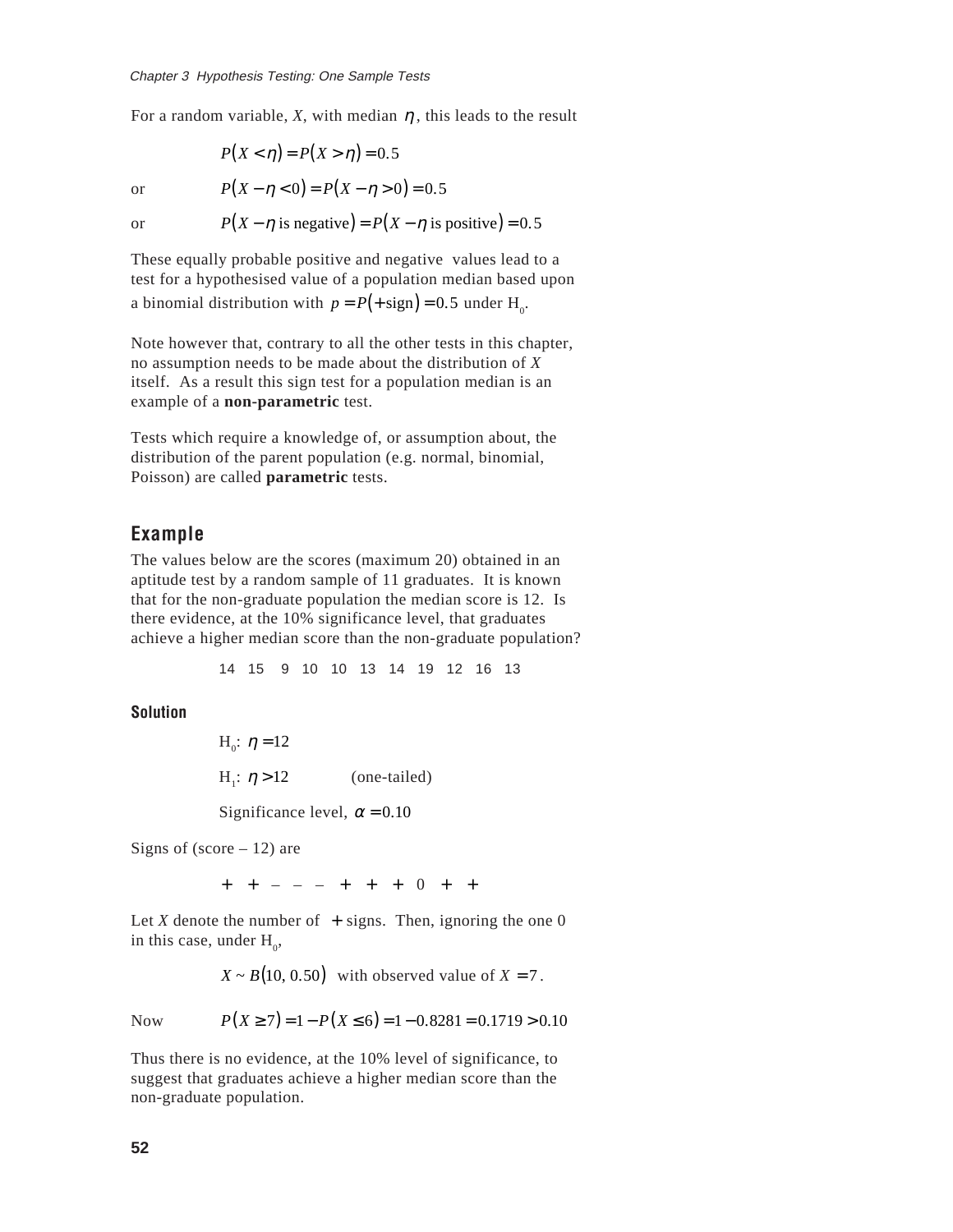**What additional information would be required in the above** example in order to test  $\text{H}_0$ : $\mu$  = 12 versus  $\text{H}_1$ : $\mu$  > 12 **?** 

#### **Activity 5 Weights and measures re-visited**

Using your data collected for Activity 1, test the hypothesis that the true median value for the contents is equal to the value stated as contents.

Explain the reasons for the similarity, or difference, between your conclusions for the two activities.

### **Exercise 3E**

1. The following values are the annual salaries, in £, of a random sample of 10 recent statistics' graduates.

13 250 7 485 15 136 12 258 11 019 14 268 19 536 14 326 16 326 17 984

Investigate the claim, at the 10% significance level, that the median annual salary of all recent statistics' graduates exceeds £12 000.

2. Part of the assessment of a statistics course involves small groups of students giving a short presentation of their findings. The grades obtained by 13 such groups are as follows  $(highest = A, lowest = F).$ 

C B A B B C D C F B A B B

Test the hypothesis that the median grade for all such group presentations is C.

3. It is claimed by a local resident that more than 50% of all the vehicles on an urban road exceed the 30 mph speed limit. The speed of each of a random sample of 24 vehicles is recorded with the following results.

|  |  | 42 35 24 30 32 42 56 35 |  |
|--|--|-------------------------|--|
|  |  | 34 30 29 41 38 38 30 29 |  |
|  |  | 34 39 43 72 38 40 30 62 |  |

Investigate the resident's claim.

4. During a working day a machine may require various adjustments. The machine's operator is asked to record the number of adjustments made to the machine each day for a period of 250 working days. She obtains the data displayed in the table below. **adjustments** 012345

| Number of                                   |    |  |  |  |                              |  |  |  |  |
|---------------------------------------------|----|--|--|--|------------------------------|--|--|--|--|
| adjustments                                 | O. |  |  |  | $1 \t2 \t3 \t4 \t5 \t\geq 6$ |  |  |  |  |
| <b>Number of days</b> 61 54 65 18 12 9 31   |    |  |  |  |                              |  |  |  |  |
| t the hynothesis that the true median daily |    |  |  |  |                              |  |  |  |  |

Test the hypothesis that the true median daily number of adjustments is 1.

Explain why a test for the true mean daily number of adjustments would be difficult.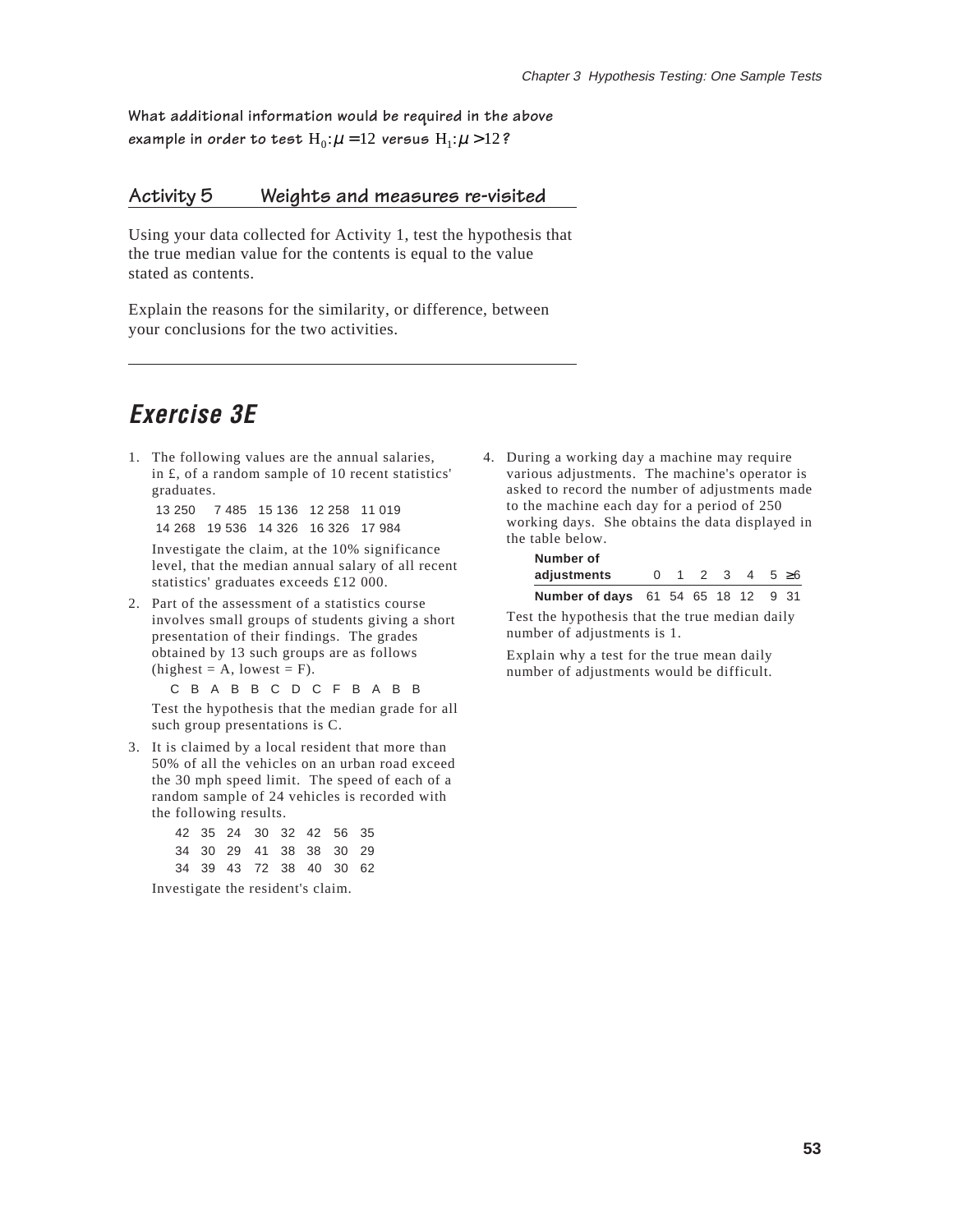# **3.6 Miscellaneous Exercises**

1. An investigation was conducted into the dust content in the flue gases of a particular type of solid-fuel boiler. Thirteen boilers were used under identical fuelling and extraction conditions. Over a similar period, the following quantities, in grams, of dust were deposited in traps inserted in each of the thirteen flues.

> 73.1 56.4 82.1 67.2 78.7 75.1 48.0 53.3 55.5 61.5 60.6 55.2 63.1

Stating any necessary distributional assumptions, test, at the 5% level of significance, the hypothesis that

- (a) the population variance of dust deposit is  $35 \text{ g}^2,$
- (b) the population mean dust deposit is 60 g. (AEB)
- 2. As part of a research project, a random sample of 11 students sat a proposed national Physics examination and obtained the following percentage marks.

30 44 49 50 63 38 43 36 54 40 26

- (a) Use a *t*-test, at the 10% significance level, to test the hypothesis that the true mean examination mark is 40%.
- (b) Use a sign test, at the 10% level, to test the hypothesis that the median mark for all candidates is 40%.

What assumption is needed for (a) but not for (b), and do you think it is justified? (AEB)

 3. Smallwoods Ltd run a weekly football pools competition. One part of this involves a fixedodds contest where the entrant has to forecast correctly the result of each of five given matches. In the event of a fully correct forecast the entrant is paid out at odds of 100 to 1. During the last two years Miss Fortune has entered this fixedodds contest 80 times. The table below summarises her results.

| Number of matches<br>correctly forecast<br>per entry $(x)$ |  |  | $0 \t1 \t2 \t3 \t4 \t5$ |  |
|------------------------------------------------------------|--|--|-------------------------|--|
| Number of entries with                                     |  |  |                         |  |
| x correct forecasts $(f)$                                  |  |  | 4 13 27 22 13 1         |  |

Assuming that the number of matches correctly forecast per entry follows a binomial distribution, test the hypothesis that the probability of Miss Fortune forecasting correctly the result of a single match is 0.5.

On the evidence before you, and assuming that the point of entering is to win money, would you advise Miss Fortune to continue with this competition, and why? (AEB) 4. At a nuclear power station great care is taken to monitor employees' state of health. The table below gives the number of visits made by each of 10 employees from the reactor room to their general practitioners during one calendar year.

36 5 7 4 2 3 5 1 4

The number of such visits made by a member of the general public is known to have a Poisson distribution with mean 3. Assuming that the numbers of visits made by the nuclear power station's employees are also distributed as a Poisson random variable, test the hypothesis that the annual mean per employee is greater than 3. (AEB)

5. A random sample of 18 female computer operators each had their diastolic blood pressure measured to the nearest millimetre with the following results.

|  |  |  | 57 64 77 82 66 94 72 83 61 |  |
|--|--|--|----------------------------|--|
|  |  |  | 72 65 89 54 73 55 67 71 68 |  |

- (a) Stating any necessary distributional assumptions, show that there is no significant evidence to reject the hypothesis that the standard deviation of female computer operators' diastolic blood pressures is equal to that of the female population, namely 10 mm.
- (b) Making appropriate use of the statement in (a), investigate the claim that the mean diastolic blood pressure of female computer operators differs from 75 mm. (AEB)
- 6. The number of misprints per page in each national daily newspaper is known to follow a Poisson distribution. The mean number per page for the tabloid newspapers is 4. The Daily Planet, a quality newspaper, claims that although its pages are much bigger and contain more text than those of the tabloid papers, its mean number of misprints per page is certainly fewer.

A random sample of 16 pages from recent editions of the Daily Planet results in the following numbers of misprints.

0, 3, 2, 3, 1, 4, 5, 2, 3, 4, 5, 2, 4, 3, 3, 1. Investigate, at the 1% significance level, the Daily Planet's claim. (AEB)

7. Explain what is meant by the following terms when used in the context of a hypothesis test.

(a) Null and alternative hypotheses.

(b) Type 1 and Type 2 errors.

(c) One-tailed and two-tailed tests.

A new dietary treatment for a severe allergy is claimed to have a better cure rate than the accepted value of 60% for the well-established standard drug treatment. A random sample of 20 patients, suffering from the allergy, are given the new dietary treatment and as a result 17 are cured. Is the claim valid? (AEB)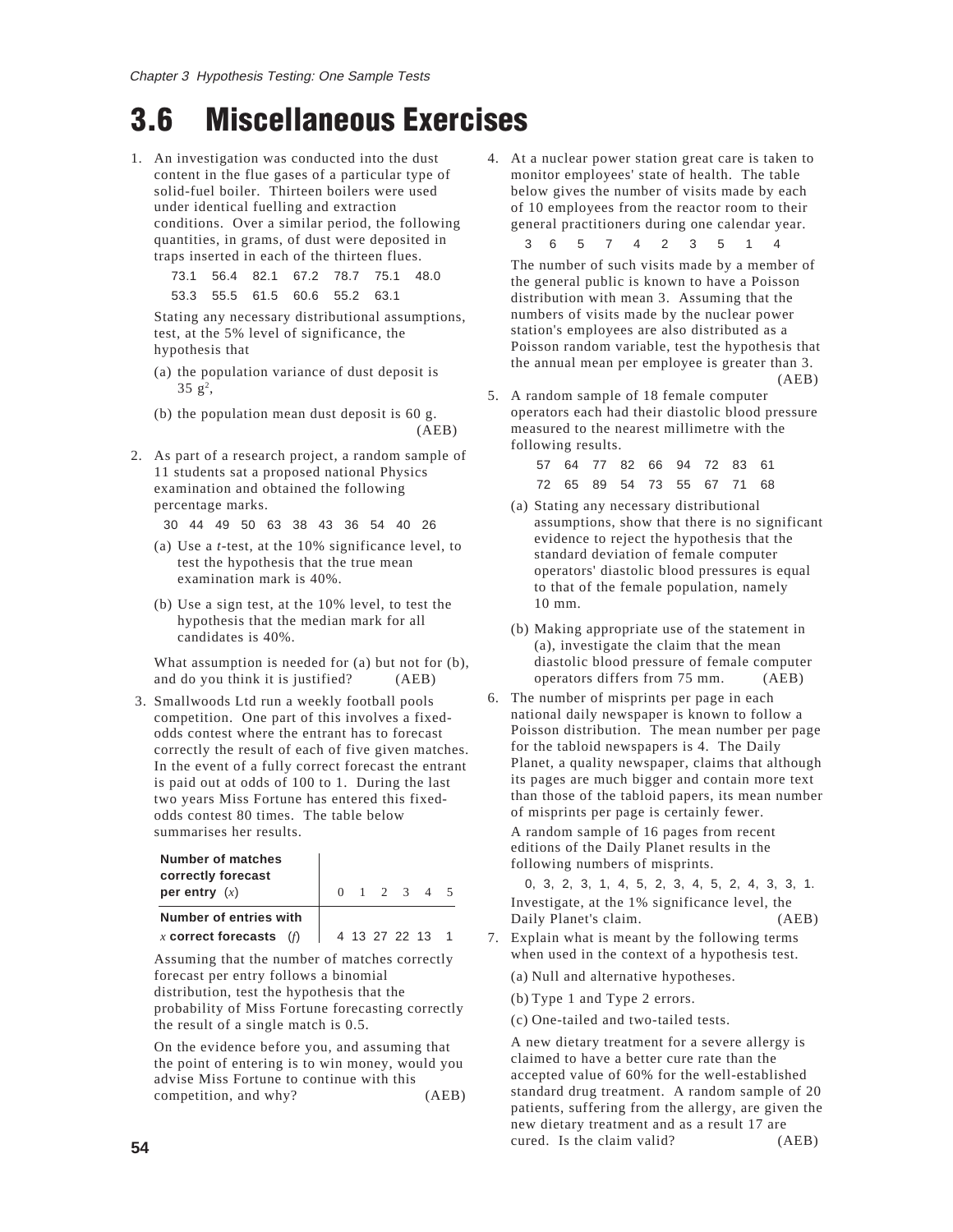8. A large food processing firm was considering introducing a new recipe for its ice cream. In a preliminary trial, a panel of 15 tasters were each asked to score the ice cream on a scale from 0 (awful) to 20 (excellent).Their scores were as follows.

|  | 16  15  17  3  18  15  18  7 |  |  |  |
|--|------------------------------|--|--|--|
|  | 12  14  6  4  19  14  17     |  |  |  |

The mean score in a similar trial for the firm's existing ice cream was 14. Test the hypothesis that the mean score for the new ice cream was no different.

Because of the erratic nature of the scores obtained, doubt was expressed as to the assumption that scores were normally distributed. As a result it was suggested that a sign test for a median was perhaps more appropriate. Given that the median score in the trial for their existing ice cream was 13, what can be concluded? (AEB)

9. The external diameter, in centimetres, of each of a random sample of 10 pistons manufactured on a particular machine was measured with the results below.

> 9.91, 9.89, 10.06, 9.98, 10.09, 9.81, 10.01, 9.99, 9.87, 10.09.

Stating any necessary assumptions, test the two distinct claims that piston rings manufactured on this machine have a mean external diameter of 10 cm with a variance of 0.005 cm2  $(AEB)$ 

10. A sweet shop sells chocolates which appear, at first sight, to be identical. Of a random sample of 80 chocolates, 61 had hard centres and the rest soft centres. Test the hypothesis that 70% of chocolates have hard centres.

The chocolates are all in the shape of circular disks and the diameters, in millimetres, of the 19 soft centred chocolates were as follows.

|  | 279 263 284 277 281 269 266 |  |  |
|--|-----------------------------|--|--|
|  | 271 262 275 266 272 281     |  |  |
|  | 274 279 277 267 269 275     |  |  |

Assuming that the diameters of the soft centred chocolates are normally distributed, test, at the 10% significance level, the hypothesis that their mean diameter is 275 mm.

What changes would you make to your test if it was known that the standard deviation of the diameters of soft centred chocolates was 5 mm?  $(AER)$ 

11. It is known that repeated weighings of the same object on a particular chemical balance give readings which are normally distributed. Past evidence, using experienced operators, suggests that the mean is equal to the mass of the object and that the standard deviation is 0.25 mg.

A trainee operator makes seven repeated weighings of the same object, which is known to have a mass of 19.5 mg, and obtains the following readings.

19.1 19.4 19.0 18.8 19.7 19.8 19.3

Is there any evidence that these results are more variable than those obtained by experienced operators?

Hence investigate whether or not the trainee operator's readings are biased. (AEB)

12. As part of a statistics project, students observed five private cars passing a college and counted the number which were carrying the driver only, with no passengers. This was repeated 80 times. The results for a particular student were as follows.

| Number of cars         |   |  |   |  |
|------------------------|---|--|---|--|
| with driver only       | 0 |  | ર |  |
| <b>Number of times</b> |   |  |   |  |
| observed               |   |  |   |  |

Explain why the distribution of the number of cars with a driver only could be modelled by a binomial random variable. Assuming such a model is appropriate, state the value of the parameter *n* and estimate the value of the parameter *p*.

Hence investigate the claim that more than 60% of cars contain the driver only. (AEB)

13. Explain **each** of the terms *significance level, critical region* and *test statistic* as used in hypothesis testing.

The manager of a road haulage firm records the following times taken, in minutes, by a lorry to travel from the depot to a particular customer's factory.

43 35 47 180 39 58 40 39 51

The journey time of 3 hours was as a result of the driver being stopped by Customs & Excise Inspectors. The manager therefore removes this value before passing the data to you, as the firm's statistician, for analysis. Use the eight remaining values to test the hypothesis that the true mean journey time is 40 minutes.

Comment on the manager's decision to remove the value of 3 hours and state what assumption may have been violated if this value had been included.

What alternative test would you have considered if the manager had requested that all nine results should be analysed? (AEB)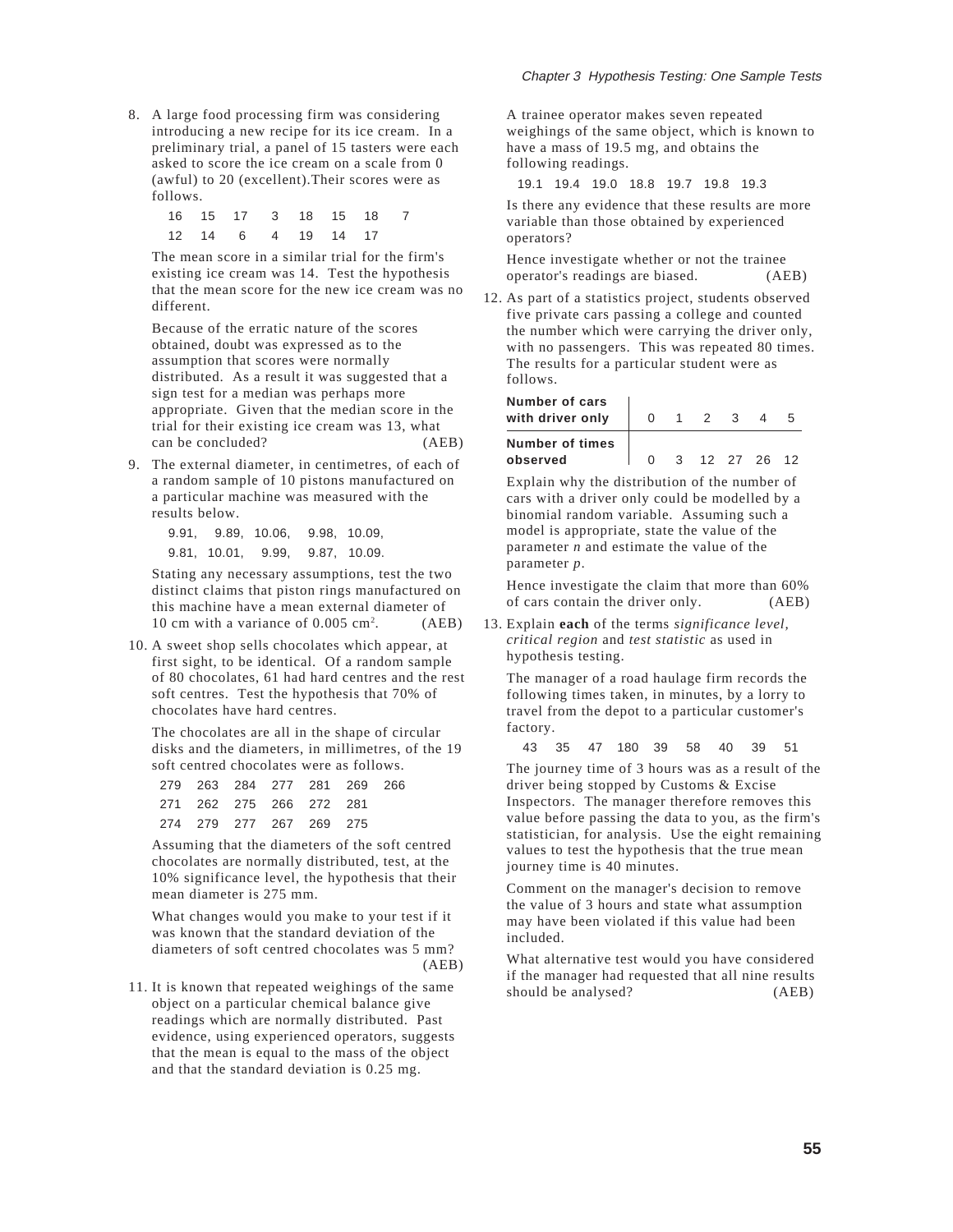14. A car insurance company found that the average amount it was paying on bodywork claims in 1992 was £435 with a standard deviation of £141. The first six bodywork payments, in £, in 1993 were

548 209 534 198 789 633.

Stating clearly all necessary assumptions, has there been a significant change in the average and in the variability of payments in 1993 as compared to 1992? (AEB)

15. (a) Before its annual overhaul, the mean operating time of an automatic machine was 100 seconds. After the overhaul, the following random sample of operating times, in seconds, was obtained.

> 90 97 101 92 101 95 95 98 96 95 Assuming that the time taken by the machine to perform the operation is a normally distributed random variable, test the hypothesis that the overhaul has improved the machine's operation.

(b) The results of a survey showed that 3615 out of 10 000 families regularly purchased a specific weekly magazine. Test, at the 1% level of significance, the claim that more than 35% of families buy the magazine.

(AEB)

16. A nurseryman decided to keep records of the first year's growth of his pine seedlings. On the first occasion he found a mean growth of 11.5 cm with a standard deviation of 2.5 cm. The following year he used an experimental soil preparation for all his seedlings and the first year's growth of a random sample of eight of the seedlings was nder A campo 2014<br>
(A campo 2019)<br>
The were 548 Stati there is 48 Stati there is 48 Stati there is 48 Stati there is 48 Stati there is 1<br>
(a) B o 1 I in A d d n n d h n l c is 2<br>
2 A nu year with follow a seve is 2<br>
(a) a pter A camony<br>A camony The were 548 Stati there is the state of the state of the state of the state of the complex of the d m b of the complex seed (a) A reference seed (a) A reference a complex of the case of the case of

7, 23, 19, 25, 11, 18, 17 and 15 cm.

- (a) Assuming these data may be regarded as a random sample from a normal distribution, test at the 5% significance level, whether there has been a change in
	- (i) the standard deviation,
	- (ii) the mean.
- (b) Explain to the nurseryman why the conclusions in (a) cannot necessarily be attributed to the new soil preparation. (AEB)
- 17. The development engineer of a company making razors records the time it takes him to shave, on seven mornings, using a standard razor made by the company. The times, in seconds, were

217, 210, 254, 237, 232, 228, 243.

Assuming that this may be regarded as a random sample from a normal distribution with mean  $\mu$ and variance  $\sigma^2$  test, at the 5% level of significance, the hypothesis that

- (a)  $\sigma = 10$  seconds,
- (b)  $\mu = 240$  seconds. (AEB)

18. Packets of ground filter coffee have a nominal weight of 200 g. The distribution of weights may be assumed to be normal. A random sample of 30 packets had the following weights.

218 207 214 189 211 206 203 217 183 186 219 213 207 214 203 204 195 197 213 212 188 221 217 184 186 216 198 211 216 200

Investigate the assumption that the mean weight of all packets is 200 g.

Test the hypothesis that 15% of packets weigh less than 190 g. (AEB)

- 19. (a) The number of accidents per day on a stretch of motorway is known to have a Poisson distribution. Police claim that there is an average of more than one accident per day. Over a particular 7-day period there is a total of 13 accidents. Investigate the claim of the police.
	- (b) The results of a survey to establish the attitude of individuals to a particular proposal showed that three quarters of those interviewed were house owners. Of the 200 interviewed, only 12 of the 70 in favour of the proposal were not house owners. Test the hypothesis that the percentage of house holders in favour of the proposal is 40.

(AEB)

20. The resistances (in ohms) of a sample from a batch of resistors were as follows.

2314 2456 2389 2361 2360 2332 2402 Stating any necessary assumptions, test the hypothesis that the true standard deviation of the resistors is 30 ohms.

Hence test the hypothesis that the actual mean resistance of the resistors is 2400 ohms. (AEB)

21. Explain the difference between *parametric* and *non-parametric* hypothesis tests, and give an example of each type.

A local authority offers all of its employees regular health checks. As part of the check, several physiological measurements are taken on each person.

(a) The ordered scores for one of the measurements on nine employees were as follows.

9 11 50 54 58 69 76 91 95

Test the hypothesis that the median score for this measurement is 50. (AEB)

(b) For another measurement, a random sample of 100 employees had 19 scores of exactly 50 and 30 scores above 50. Investigate the claim that the median score for this measurement is less than 50. (AEB)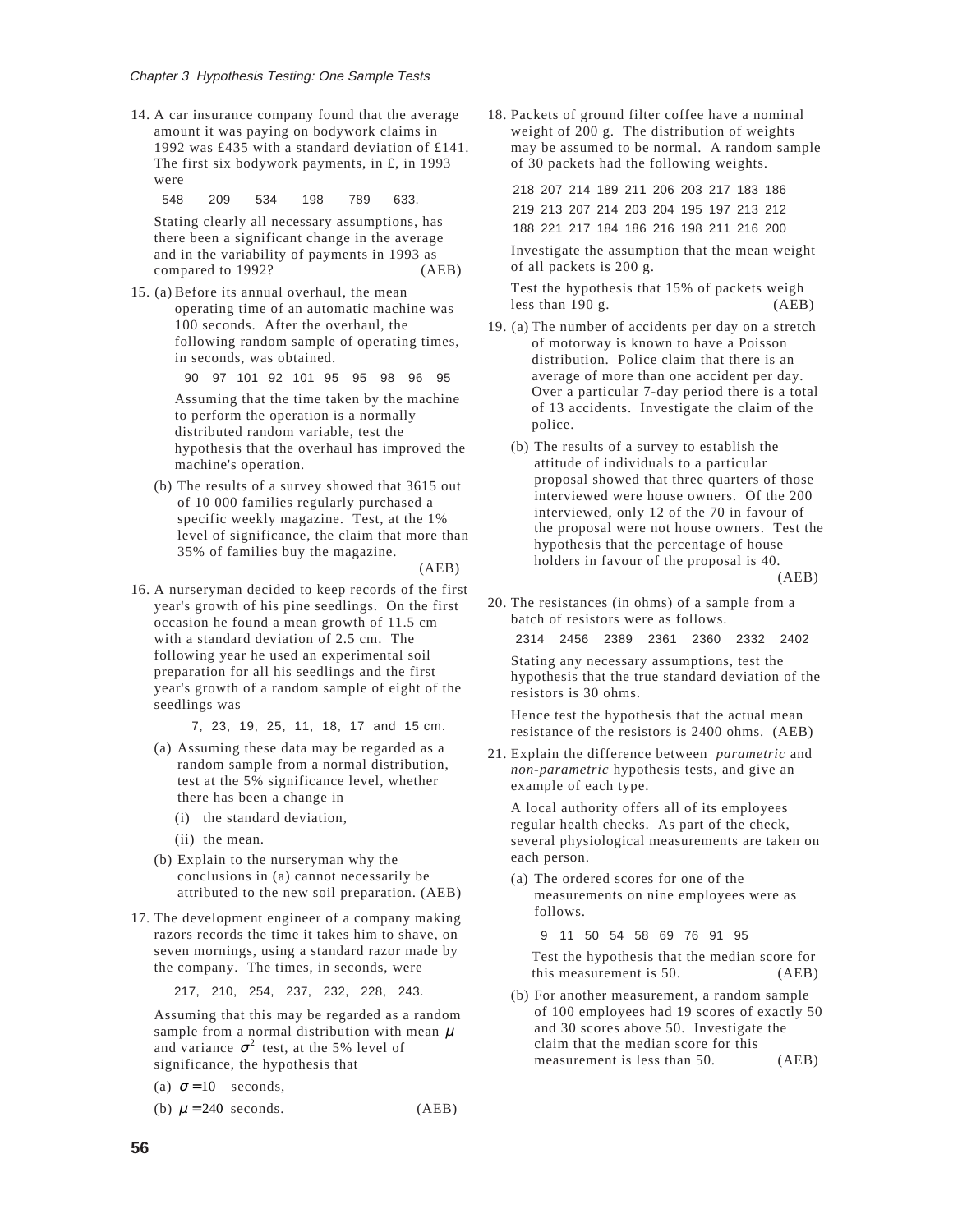22. Experimental components for use in aircraft engines were tested to destruction under extreme conditions. The survival times, *X* days, of ten components were as follows.

207 381 411 673 534 294 697 344 418 554

- (a) Assuming that the survival time, under these conditions, for all the experimental components is normally distributed, assess the validity of the claim that the mean survival time exceeds 400 days.
- (b) Given that the standard deviation of survival times is known to be 150 days, what changes would you make to your test procedure  $\text{in (a)}$ ? (AEB)
- 23. The external diameters (measured in units of 0.01 mm above nominal value) of a sample of piston rings produced on the same machine were

11 9 32 18 29 11 21 19 6

- (a) Assuming a normal distribution, and given that the target value is 20 and a standard deviation of at most 10 is acceptable, carry out appropriate hypothesis tests so as to comment on the performance of the machine.
- (b) It was later discovered that an error had been made in zeroing the measuring device and that all the measurements in the sample should be increased by 12. How, if at all, does this affect your conclusions in (a)?

(AEB)

24. Explain **each** of the terms *null hypothesis*, *critical region* and *test statistic* as used in hypothesis testing.

Employees of a firm carrying out motorway maintenance are issued with brightly coloured waterproof jackets. These come in different sizes numbered 1 to 5. The last 40 jackets issued were of the following sizes.

|  |  |  |  | 2 3 3 1 3 3 2 4 3 2 |  |
|--|--|--|--|---------------------|--|
|  |  |  |  | 5 4 1 2 3 3 2 4 5 3 |  |
|  |  |  |  | 2 4 4 1 5 3 3 2 3 3 |  |
|  |  |  |  | 1 3 4 3 3 2 5 1 4 4 |  |

Assuming that the 40 employees may be regarded as a random sample of all employees, test the hypothesis, at the 5% significance level, that 40% of all employees require size 3.

Test the claim that size 3 is the median size. (AEB)